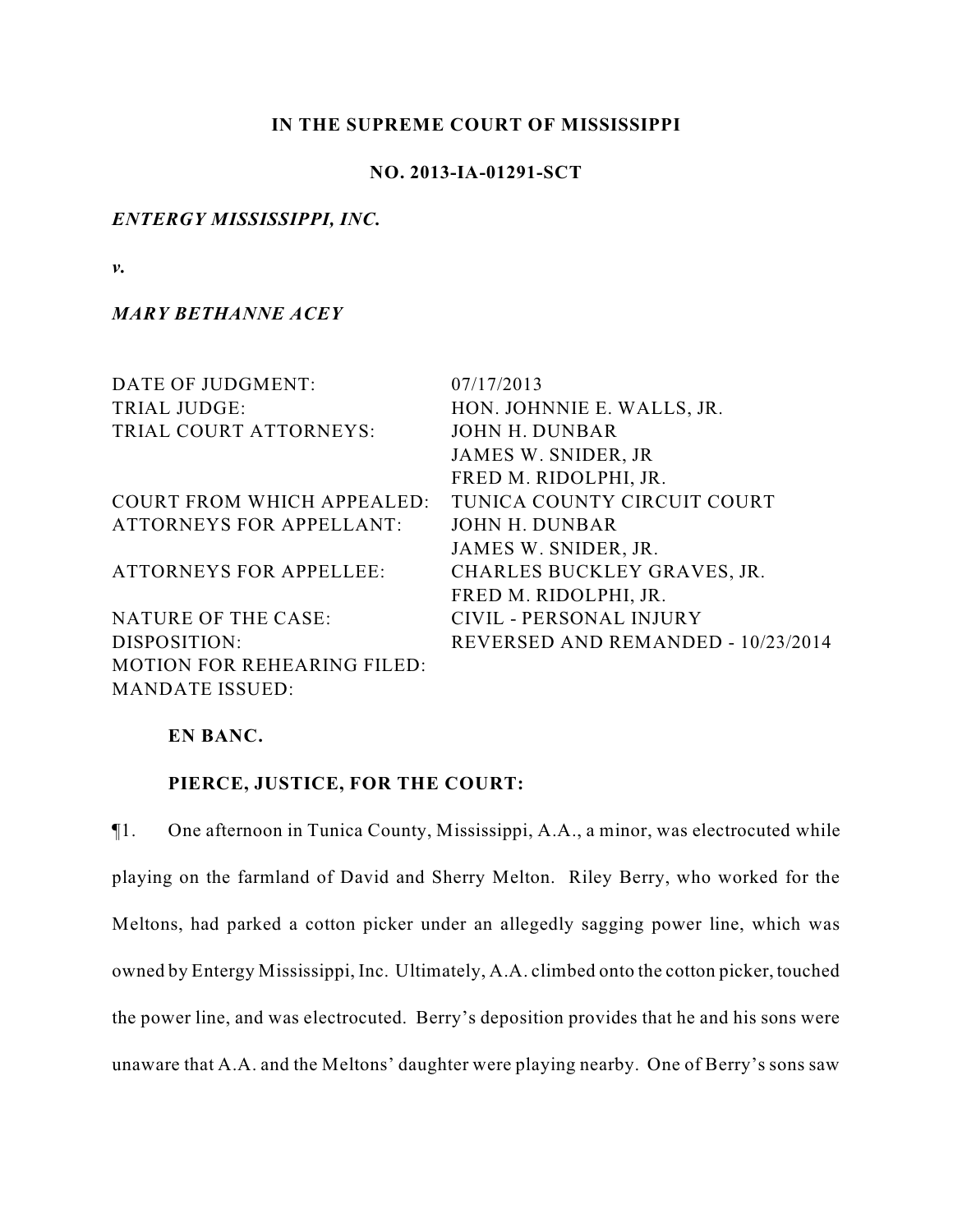a flash out of the corner of his eye, while the men were working on their vehicles. Berry stated that they immediately began running in the direction of the flash and discovered A.A. on top of the cotton picker. Berry's son was able to move A.A. and hand her to Berry, who held A.A. until emergency medical responders arrived.

¶2. At the time of the accident, A.A.'s mother, Mary Bethanne Acey, was en route to Moon Lake, in Coahoma County, Mississippi, with her son and Charles Graves. A Tunica County 911 dispatcher called Graves to inform him of the accident. Graves immediately turned the car around to proceed to the Meltons' home. Acey then spoke with the dispatcher, who explained the gravity of the situation to Acey and informed her that A.A. had been "shocked." Acey arrived at the accident scene and saw her daughter in Berry's arms. Acey's affidavit explains that she observed smoke coming from her daughter's skin, skin flaking and turning gray, fingers missing and bones exposed, and she could smell the odor of burning flesh.

¶3. Emergency medical responders arrived shortly after Acey's arrival. A.A. suffered severe burns to both of her arms and her hip. A.A. subsequently was airlifted to Le Bonheur Children's Hospital in Memphis, Tennessee, and was later transferred to Shriners Hospitals for Children in Cincinnati, Ohio, which specializes in treating burn patients.

¶4. Thereafter, Acey commenced legal action on behalf of A.A., and individually, against Entergy, David and Sherry Melton, Melton Farms, Mary Mac, Inc., and Norfleet Investments, LP ("Defendants"). Defendants settled all claims on behalf of A.A. Regarding Acey's individual bystander claims for emotional distress, Entergy moved for summary judgment and moved to strike the affidavits of Acey and Dr. William Hickerson. The trial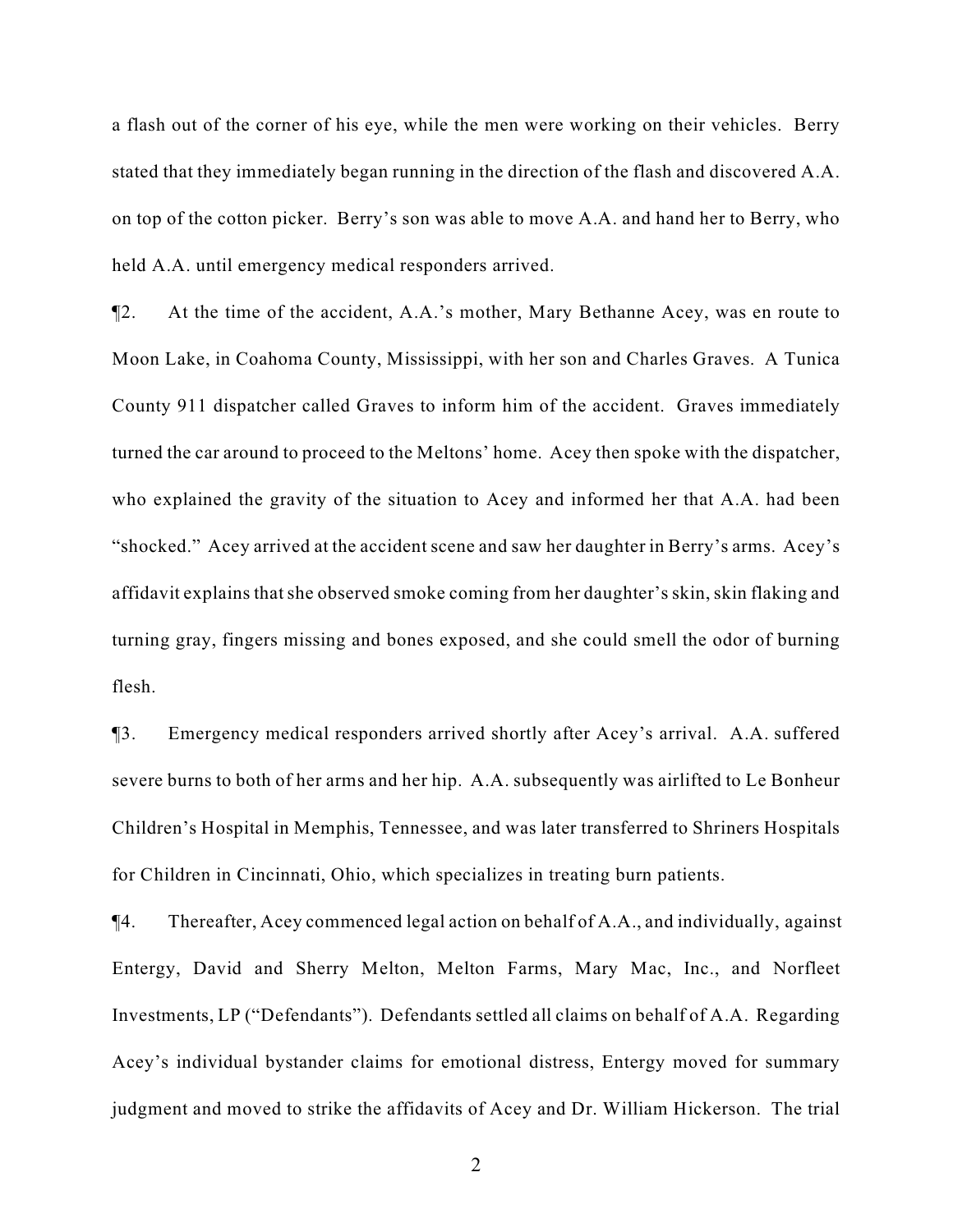court subsequently denied each motion. According to the trial court, based on the nature of A.A.'s injuries, this case "cries out for the expansion of" the factors provided by the California Supreme Court in "*Dillon* [*v. Legg*, 68 Cal. 2d 728, 740-41, 69 Cal. Rptr. 72, 81, 441 P. 2d 912, 920 (Cal. 1968)], adopted by this Court in *Entex, Inc. v. McGuire*, 414 So. 2d 437, 444 (Miss. 1982). Thereafter, Entergy was granted interlocutory appeal by this Court on the following issues:

**I. Whether the trial court erred in denying Entergy's Motion for Summary Judgment on Plaintiff's bystander claim for emotional distress.**

- **II. Whether the trial court erred in denying Entergy's Motion to Strike the Affidavit of Dr. William Hickerson.**
- **III. Whether the trial court erred in denying Entergy's Motion to Strike the Affidavit of Mary Bethanne Acey**.

¶5. Because this Court finds that Entergy's motion for summary judgment should have been granted, we will discuss the merits of only Issue I.

## **STANDARD OF REVIEW**

¶6. We review the denial of summary judgment de novo and consider all evidence before this Court. *Moore ex rel. Moore v. Mem'l Hosp. of Gulfport*, 825 So. 2d 658, 663 (Miss. 2002). The evidence is examined in the light most favorable to the nonmoving party. *Id*. The movant is entitled to judgment as a matter of law, having summary judgment entered in its favor, if there is no genuine issue of material fact. *Id*.

# **ANALYSIS**

**I. Whether the trial court erred in denying Entergy's Motion for Summary Judgment on Plaintiff's bystander claim for emotional distress**.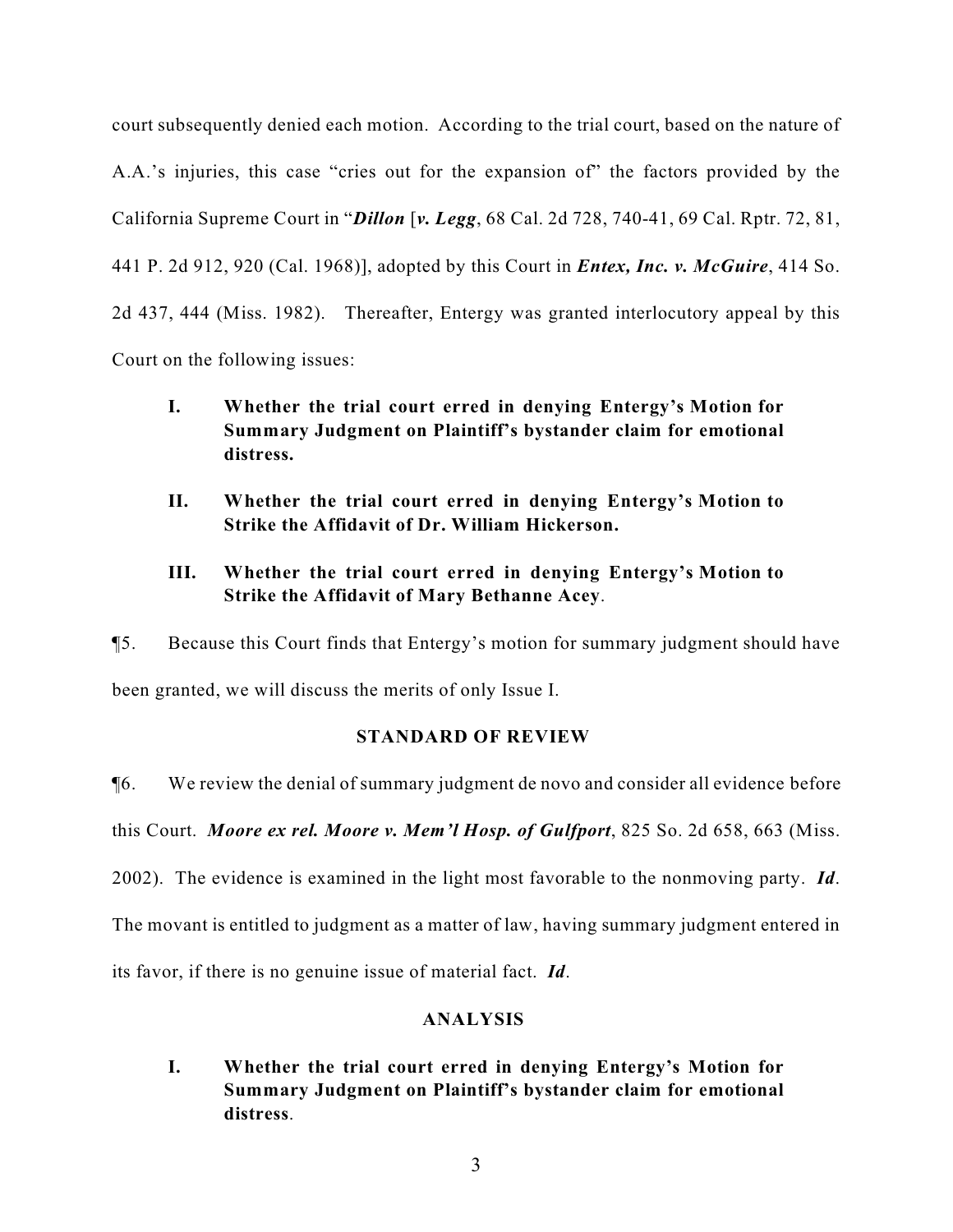¶7. As both parties point out, Acey's bystander claim for emotional distress is subject to the test provided by this Court in *Entex*, where this Court adopted the test established by the California Supreme Court in *Dillon. Entex*, 414 So. 2d at 444. *Dillon* is the seminal case which instituted the bystander theory of recovery, by allowing a plaintiff to recover for emotional distress after witnessing her child's death, based on the theory that liability should turn not on the risk of physical injury to the plaintiff (the "impact doctrine"), but on foreseeability of emotional harm to the mother. *Dillon*, 441 P.2d at 920.

¶8. Briefly, by way of background, courts originally were reluctant to allow any recovery for intangible harms such as fright or emotional distress resulting from negligent conduct. *See* Prosser and Keeton, *The Law of Torts* §54, 360 (5th ed. 1984). Later, plaintiffs were allowed to recover for the emotional distress occasioned by the fear for their own safety, but only when accompanied by physical impact. Prosser and Keeton, *supra* § 54, 363-64. The "impact doctrine" later became regarded as inherently arbitrary because of the apparent discontinuity between the rule's scope and underlying purpose. As one commentator observed, "a near miss may be as frightening as a direct hit." Richard N. Pearson, *Liability to Bystanders for Negligently Inflicted Emotional Harm–A Comment on the Nature of Arbitrary Rules*, 34 U. Fla. L. Rev. 477, 488 (1982). The "impact doctrine" eventually was replaced by a rule allowing recovery for the emotional distress resulting from threats to the plaintiff's physical safety, regardless of physical impact, if the plaintiff was within the "zone of physical impact or danger." *Thing v. La Chusa*, 771 P.2d 814, 832 (Cal. 1989) (Kaufman, J., specially concurring).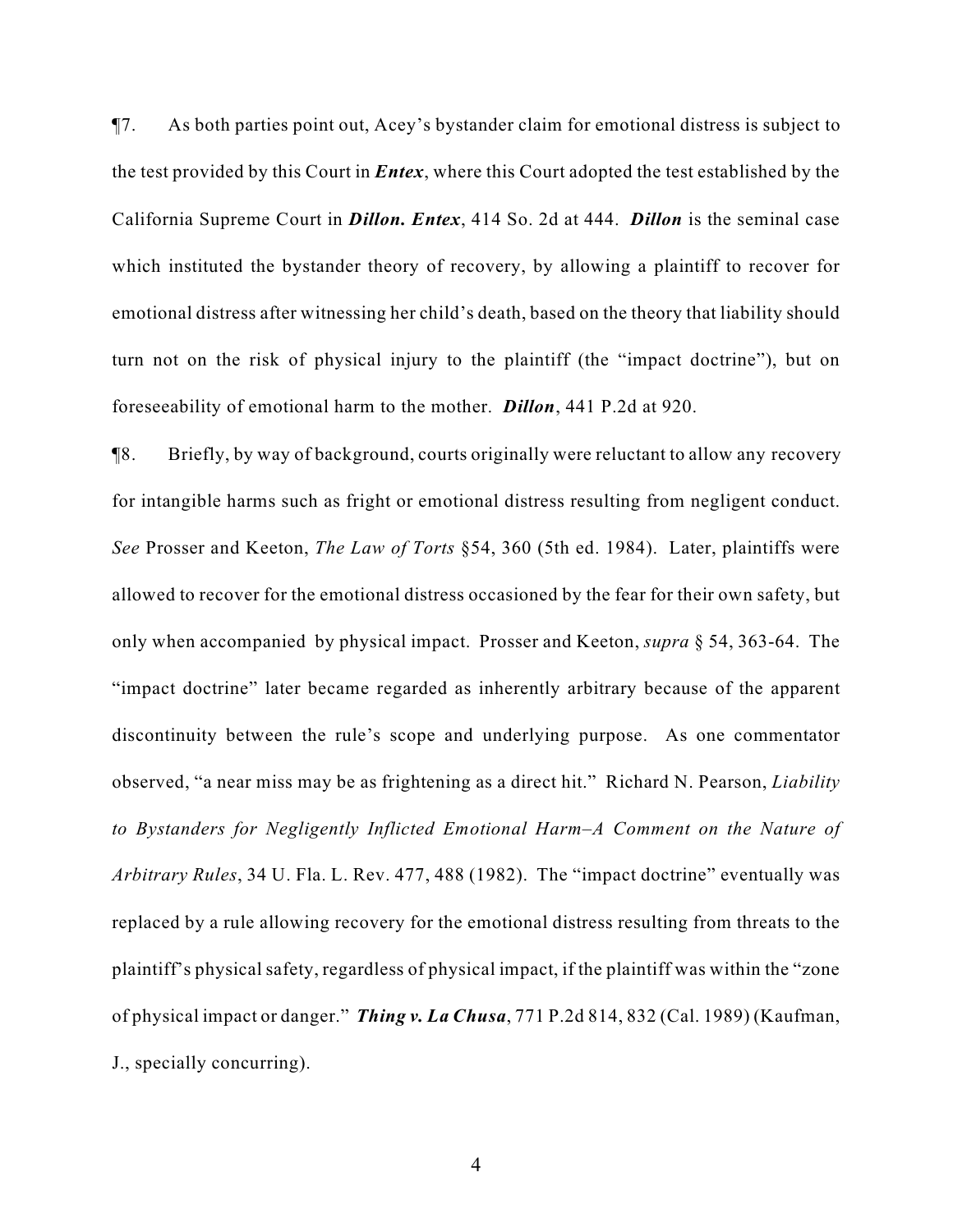¶9. In *First National Bank v. Langley*, 314 So. 2d 324 (Miss. 1975), this Court abandoned the "impact doctrine." We held that "genuine cases of injury growing out of negligent acts of another–which are reasonably foreseeable as in other negligent cases–will not be dismissed simply because there was no trauma nor impact on the body of the injured claimant." *Id*. at 339. Notably, *Langley* was not a bystander case. Rather, the plaintiff there was the person upon whom the negligent conduct was inflicted. *Id*. at 325. Because *Langley* was not a bystander case, *Langley* made no mention of the "zone of danger" rule adopted by a majority of jurisdictions after they abandoned the "impact doctrine."

¶10. Significantly, *Dillon* rejected the "zone of danger" rule, finding it "hopeless[ly] artificial[]." *Dillon*, 441 P.2d at 915. In *Dillon*, the plaintiff's daughter was struck and killed by an automobile. *Id*. at 914. The plaintiff witnessed the accident, but from a location where the plaintiff herself was not in physical danger. *Id*. at 915. The *Dillon* Court reasoned that the "zone of danger" concept inevitably collapses under similar reasons for rejecting the "impact rule," because "the only reason for the requirement of presence in that zone lies in the fact that one within it will fear the danger of [i]mpact." *Id*.

¶11. Finding *Dillon* persuasive, *Entex* set forth the following factors, taken verbatim from *Dillon*, that must be considered when determining whether a bystander may recover for emotional-distress damages:

(1) Whether plaintiff was located near the scene of the accident as contrasted with one who was a distance away from it. (2) Whether the shock resulted from a direct emotional impact upon plaintiff from the sensory and contemporaneous observance of the accident, as contrasted with learning of the accident from others after its occurrence. (3) Whether plaintiff and the victim were closely related, as contrasted with an absence of any relationship or the presence of only a distant relationship.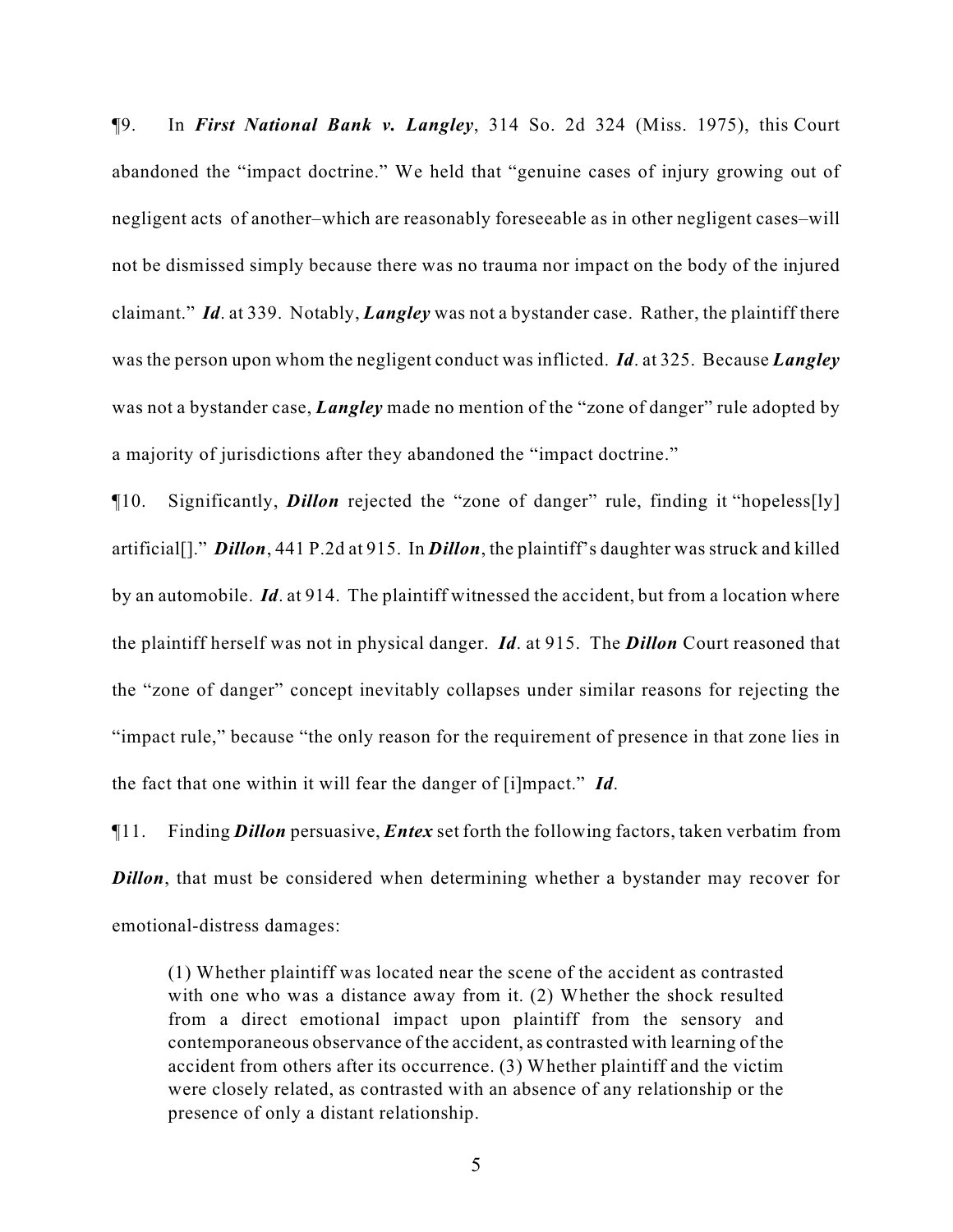*Entex*, 414 So. 2d at 444 (citing *Dillon*, 441 P.2d at 920). In *Entex*, this Court made no mention of the "zone of danger" rule. The *Entex* Court simply noted that *Langley* had abandoned the "impact doctrine" and found *Dillon*'s bystander rule persuasive.

¶12. Here, because Acey undisputably fails to meet the first two *Dillon* or *Entex* factors, she does not qualify for emotional-distress recovery under Mississippi bystander law. Inexplicably, the dissent finds these two factors neutral. They are not. And, as will be explained, not even under California's bystander law would Acey's bystander claim prevail under these two factors. Contrary to the dissent's understanding, the *Dillon* factors–under present California law–are not merely guidelines that should be "take[n] into account" in determining whether a plaintiff is a foreseeable victim of the defendant's negligence; they indeed are matter-of-law prerequisites that a claimant must meet. *See Thing v. La Chusa*, 771 P.2d 814, 830 (Cal. 1989); *see also Bird v. Saenz*, 51 P.3d 324, 327 (Ca. 2002) (noting that *La Chusa* made the *Dillon* factors *mandatory requirements* that bystander claims for emotional distress must satisfy to be accepted as valid) (emphasis added).

¶13. Further, there are numerous problems with the dissent's rationale, which we will point out because, if it were to be applied in this state, Mississippi's bystander law would no doubt result in infinite liability in almost every negligence action. *See, e.g.*, *Dillon*, 441 P.2d at 919 ("In order to limit the otherwise potential infinite liability which would follow every negligent act, the law of torts holds defendant amenable only for injuries to others which to defendant at the time were reasonably foreseeable.").

<sup>&</sup>lt;sup>1</sup> *Entex* incorporated language from *Dillon* with no discussion as to why it found the case persuasive. *Entex*, 414 So. 2d at 444.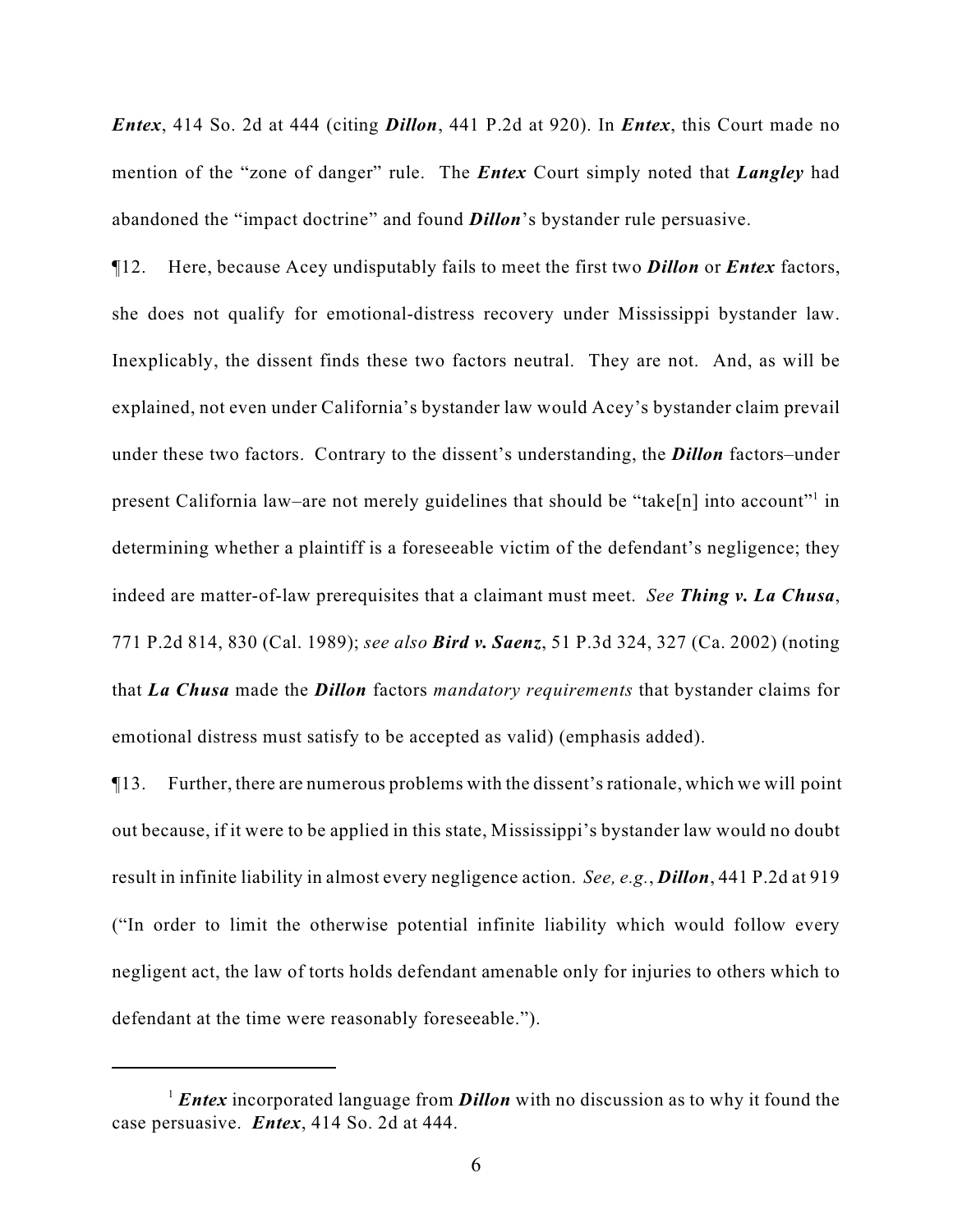¶14. The first problem with the dissent's rationale is its sole focus on the fact that Acey witnessed her daughter's injury, but not the accident itself. This goes squarely against both **Dillon**'s and *Entex*'s second foreseeability factor, which inquires whether the mental/emotional shock "resulted from the sensory and contemporaneous observance of the *accident*, as contrasted with learning of the *accident* from others after its occurrence." *Entex*, 414 So. 2d at 444 (emphasis added). Every parent will witness the result(s) of his or her child's accident, but *Dillon* and *Entex* limited the range of foreseeable plaintiffs to those who sensorily or contemporaneously observed the accident.

¶15. Here, the record evidence undisputably shows that Acey did not witness the accident. Rather, Acey learned of the accident from her son, who learned of the accident from a 911 dispatcher. This circumstance raises numerous questions that the dissent fails to take into consideration. Because Acey was not present at the scene of the accident when the accident occurred, did anyone owe Acey a duty not to allow her onto the premises after she learned of the accident in order to prevent the mental/emotional distress Acey claims resulted from witnessing her daughter's injuries? Likewise, did anyone owe Acey a duty not to inform her of the accident? Or did Acey owe a duty to herself not to go to her daughter?

¶16. These, of course, are inane questions from a common-sense standpoint. But they are very real inquiries that must be considered with regard to the degree of Entergy's foreseeability–the cornerstone of a defendant's duty and liability. Is this for the factfinder to resolve, or is it a legal question reserved for the court? Assuming the former, what type of evidence must be put before the factfinder to allow the factfinder to determine foreseeability?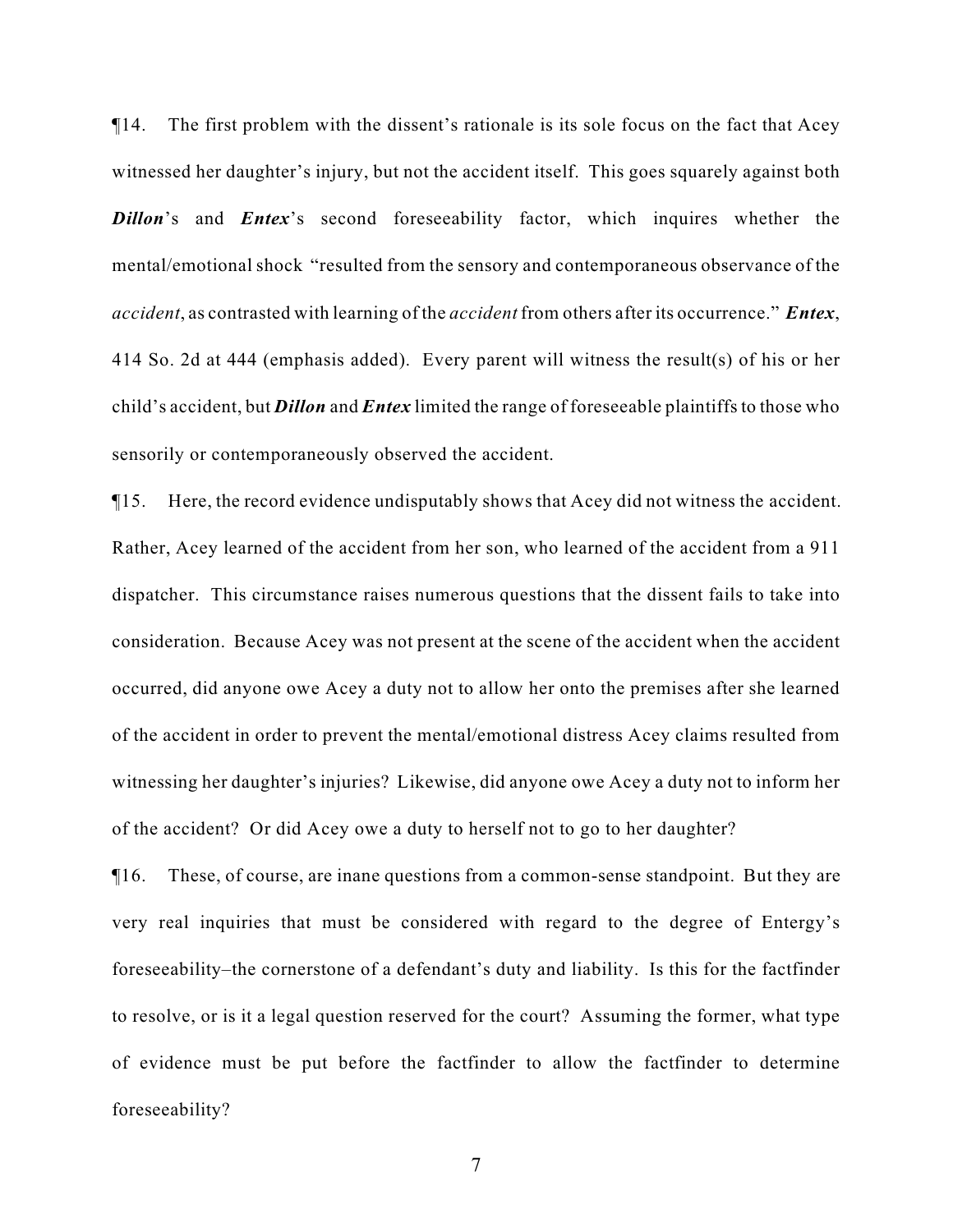¶17. In *La Chusa*, 771 P.2d 814, 819 (Ca. 1989), the California Supreme Court examined these types of rhetorical, legal questions and acknowledged that subsequent interpretation of **Dillon**'s guidelines by California courts had produced arbitrary and conflicting results and "ever widening circles of liability."<sup>2</sup> The *La Chusa* Court corrected course. In place of *Dillon*'s "nonexclusive" guidelines, the *La Chusa* Court made the *Dillon* factors mandatory requirements that bystander claims for emotional distress must satisfy to be accepted as valid. Specifically, *La Chusa* held "that a plaintiff may recover damages for emotional distress caused by observing the negligently inflicted injury of a third person if, but only if, said plaintiff: (1) is closely related to the injury victim; (2) is present at the scene of the injuryproducing event at the time it occurs and is then aware that it is causing injury to the victim; and (3) as a result suffers serious emotional distress–a reaction beyond that which would be anticipated in a disinterested witness and which is not an abnormal response to the circumstances." In applying these requirements to the facts before it, the *La Chusa* Court held that, as a matter of law, the plaintiff/mother could not state a claim for negligent infliction of emotional distress. The plaintiff mother had been nearby when the defendant's automobile struck and injured her child, but the mother had not seen and heard the accident. The mother, like Acey, became aware of the accident only when someone told her it had occurred, and the mother rushed to the scene and saw her child lying injured and unconscious

<sup>&</sup>lt;sup>2</sup> The special concurrence in *La Chusa* noted that a majority of jurisdictions have rejected bystander liability in favor of the zone-of-danger rule, for the reason that "*Dillon*'s confident prediction that future courts would be able to fix just and sensible boundaries on bystander liability has been found to be wholly illusory–both in theory and in practice." *La Chusa*, 771 P.2d at 833 (Kaufman, J., specially concurring).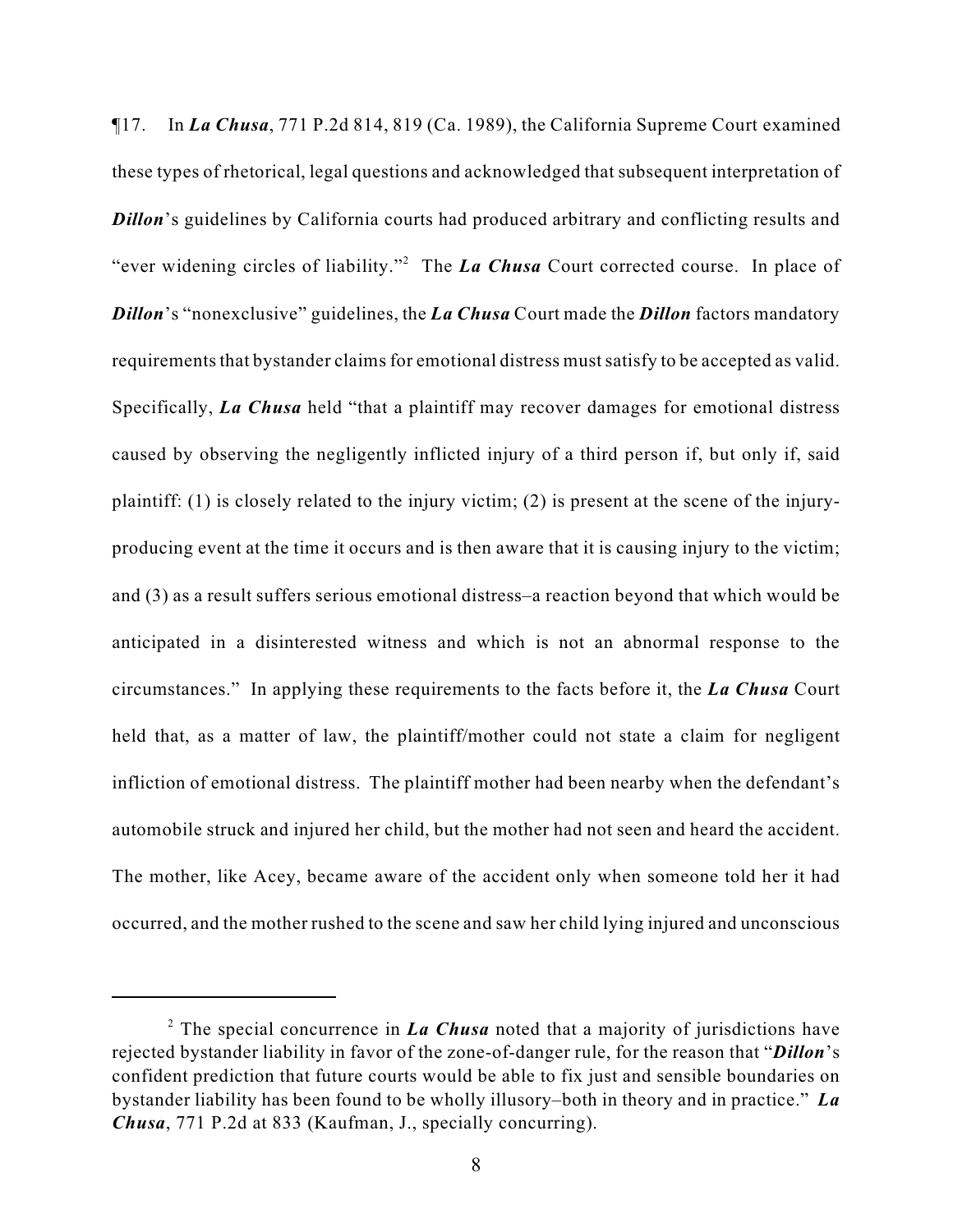on the road. The *La Chusa* Court found that, under these facts, the mother could not satisfy the requirement of having been present at the scene of the injury-producing event at the time it occurred and of having been aware that it was causing injury to the victim. The *La Chusa* Court reinforced its conclusion by disapproving the suggestion in prior California cases (proceeding on rationale similar to the dissent here) that a negligent actor is liable to all persons "who may have suffered emotional distress on viewing or learning about the injurious consequences of his conduct" rather than on viewing the injury-producing event itself. *Id*. at 830.

¶18. A California case noted by the *La Chusa* Court is *Hathaway v. Superior Court*, 112 Cal. App. 3d 728, 169 Cal. Rptr. 435 (1980), which addressed a very similar type claim as the one here before us. In *Hathaway*, parents alleged a cause of action for negligent infliction of emotional distress for their son's death. *Hathaway*, 112 Cal. App. 3d at 730. While parents were at their inlaws' residence, their son was playing outside and was electrocuted by an evaporator cooler just installed outside the inlaws' home. *Id*. Another child had come into the home and told the parents their son was hurt. *Id*. at 731. The parents immediately went outside, saw their son lying in a puddle of water, and watched efforts to save the boy's life. *Id*. The trial court denied the parents' claim under *Dillon*'s forseeability standard, because when the parents arrived outside approximately one minute after the event, the event which had constituted the accident had ended. The Court of Appeal, Fifth District of California, affirmed the trial court's dismissal because the evidence was uncontradicted that the plaintiffs did not sensorily perceive the injury-causing event, but saw only the results after the accident was over. *Id*. at 736.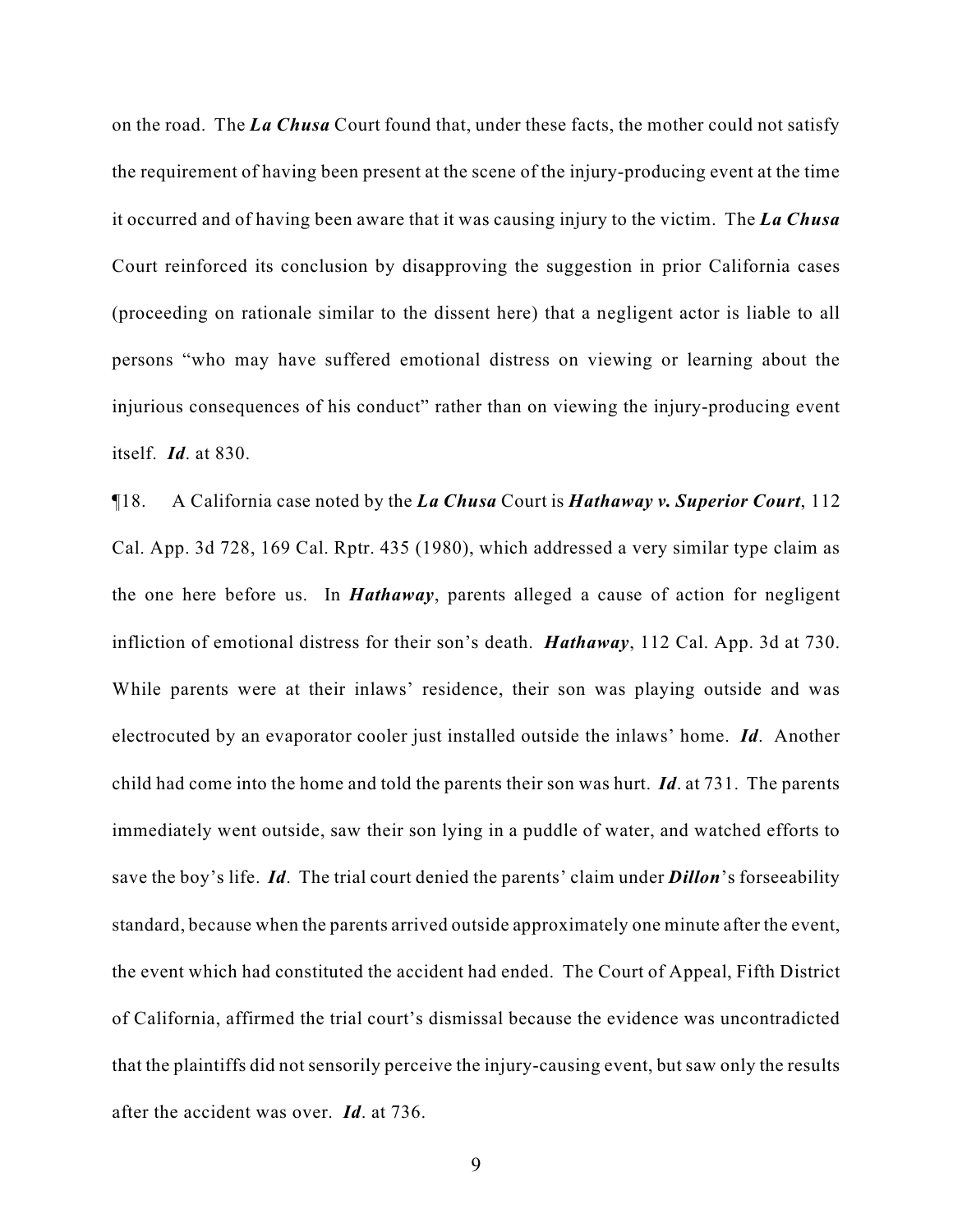¶19. Here, as Entergy asserts, Mississippi law has been consistent regarding bystander recovery for emotional-distress damages. No case from either this Court or a federal court construes or guesses Mississippi substantive law and sustains a cause of action by a thirdparty plaintiff against an alleged tortfeasor on the theory of bystander recovery, where the plaintiff was not present at the time of the accident and learned of the accident only after its occurrence. *See Miss. State Fed'n of Colored Women's Club Housing for Elderly in Clinton, Inc. v. L.R.*, 62 So. 3d 351, 359 (Miss. 2010) (affirming trial court's directed verdict against mother's bystander claim for emotional distress because mother was not present on the premises of apartment complex where her eleven-year daughter was statutorily raped); *Summers ex. rel. Dawson v. St. Andrew's Episcopal Sch.*, 759 So. 2d 1203, 1210 (Miss. 2000) (holding that parents of young student molested by other students on school playground were not foreseeable plaintiffs for third-party, emotional-distress recovery because the parents were not located near the scene when the events occurred); *see also Miles ex rel. Miles v. VT Halter Marine Inc.*, 792 F. Supp. 2d 919, 925-26 (E.D. La. 2011) (summary judgment entered against father of worker killed in shipyard accident claiming mental distress because alleged distress suffered by father was not caused by contemporaneous observance of accident; even though father was working nearby and came upon scene shortly after accident when resuscitation efforts were underway, father did not witness accident); *Moore v. Kroger Co.*, 800 F. Supp. 429, 433 (N.D. Miss. 1992) (denied emotional-distress claims of family members of victim of motor-vehicle accident when family members did not witness accident); *Campbell v. Beverly Enters.*, 724 F. Supp. 439, 440 (S.D. Miss. 1989) (denied emotional distress claim of family members of an allegedly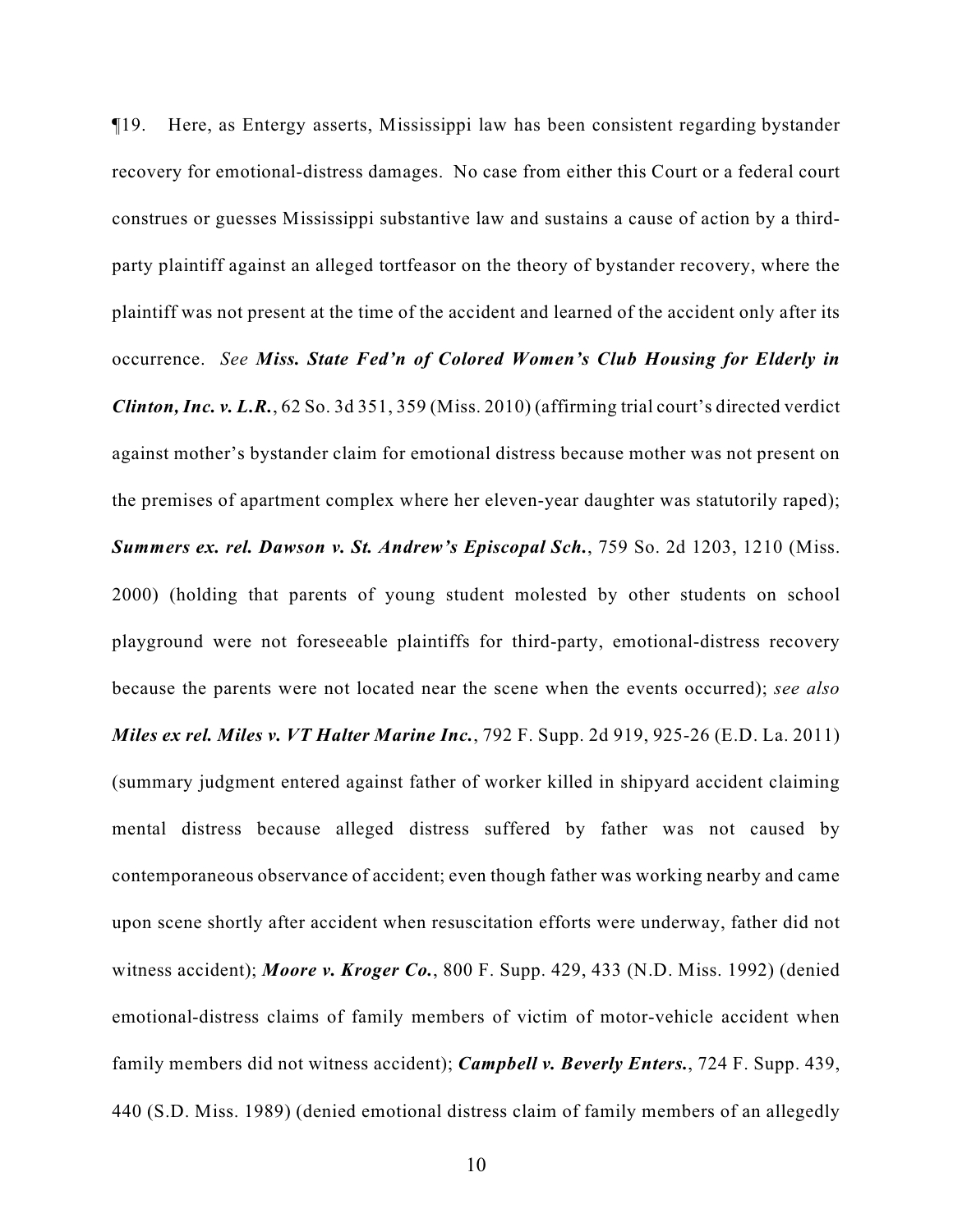mistreated nursing-home patient because family members did not observe the alleged mistreatment).

¶20. The dissent finds Entergy's precept–and our acknowledgment of it–disingenuous because the federal courts made *Erie*<sup>3</sup> guesses as to prevailing Mississippi bystander law. The dissent, however, overlooks all the Mississippi case law that plainly rejects the dissent's position and rationale.

¶21. The dissent next calls us out for spending the first seven pages of our analysis relying principally on California caselaw to point out why the dissent is wrong instead of analyzing the case at hand. Here is why we did so. Prior to the dissent, our opinion began by thoroughly analyzing this case under the *Dillon* factors adopted by *Entex* (*see supra* and *infra*). The dissent, however, realizing that the undisputed facts of this case do not ascribe to the plain language of the *Dillon/Entex* factors, responded by contending that we had misinterpreted *Entex*. According to the dissent, because the *Entex* Court favorably quoted from *Dillon*, where the *Dillon* Court stated that courts should "take into account" the three *Dillon* factors when evaluating whether a bystander was a foreseeable plaintiff, we were wrong to treat these factors as prerequisites. And, according to the dissent, "a jury should decide whether the unique aspects of this burn injury should entitle Acey to relief." In response, we posed a number of questions that we had hoped the dissent would take into consideration, as California ultimately was forced to  $do.<sup>4</sup>$  The dissent's response: "I simply

*Erie R.R. Co. v. Tompkins*, 304 U.S. 64, 58 S. Ct. 817, 82 L. Ed. 188 (1938). <sup>3</sup>

<sup>&</sup>lt;sup>4</sup> Again, we point out that, even under **Dillon** or pre-**La Chusa**, Acey would not have been entitled to bystander recovery under California law, as the *Hathaway* case, *supra*, illustrates.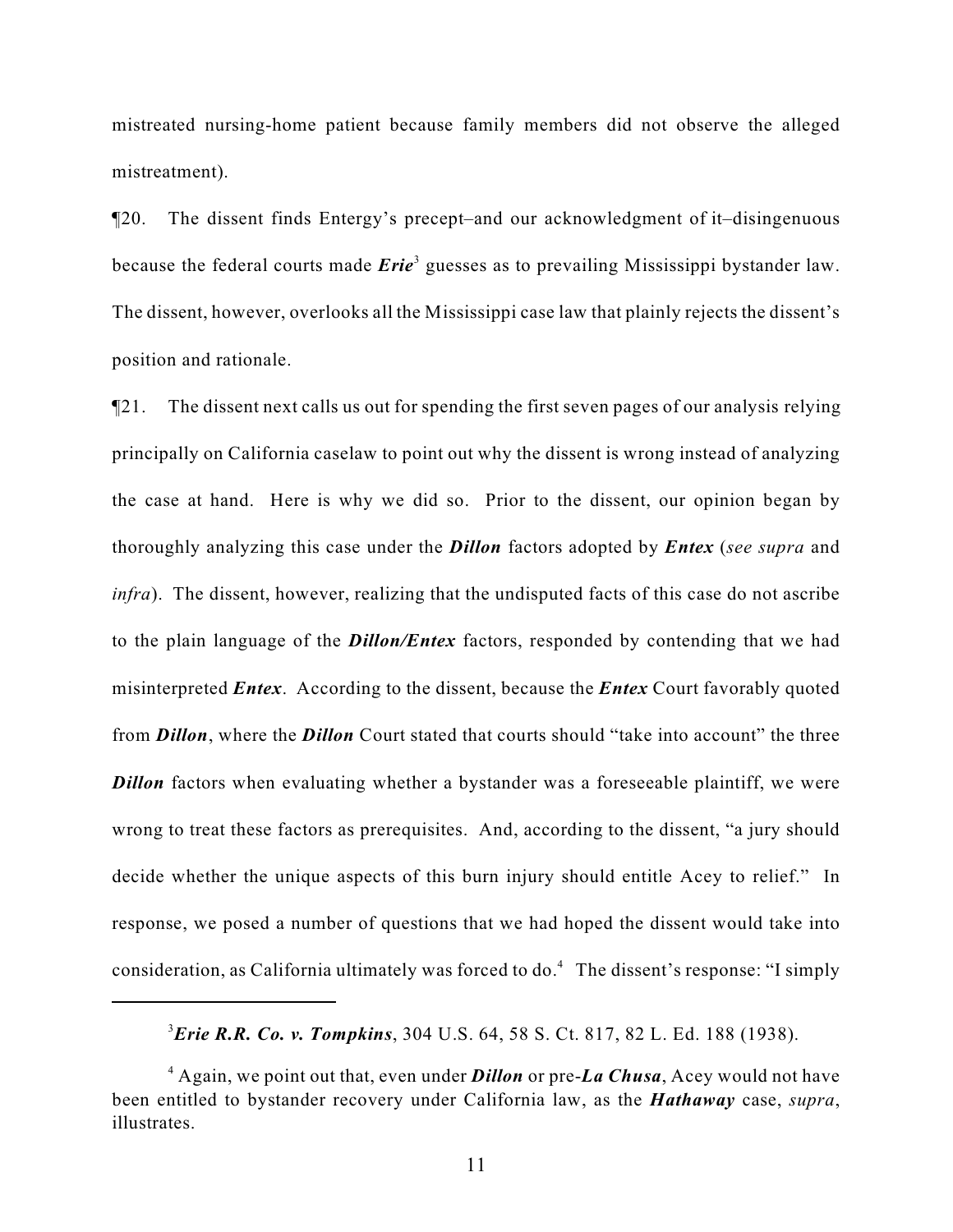am not concerned with post-*Dillon* jurisprudence in California. My concern is [Mississippi's] bystander liability jurisprudence, and [that] this Court never has said–until today–that the *Dillon* factors are 'mandatory requirements.'"

¶22. We failed. Rather than offer any legal explanation (or–rather–reasoning) why or how someone who was neither at or near the scene of the accident when it occurred, nor experienced a sensory or contemporaneous observation of the accident, may constitute a foreseeable plaintiff for bystander recovery under the *Entex* standards, the dissent stresses that *Entex* instructs that the *Dillon* factors need only be taken "into account." The only conclusion this logic yields is that *Entex* provides no standard at all. We do not so interpret

*Entex*.

¶23. Briefly, the following language from *Entex* is all the *Entex* Court relayed from

*Dillon*:

The reasoning of the California Court in *Dillon v. Legg*, 68 Cal. 2d 728, 69 Cal. Rptr. 72, 441 P.2d 912 (1968) in setting out the following factors in this type of claim is persuasive:

In determining, . . . whether defendant should reasonably foresee the injury to plaintiff, or, . . . whether defendant owes plaintiff a duty of due care, the courts will take into account such factors as the following: (1) Whether plaintiff was located near the scene of the accident as contrasted with one who was a distance away from it. (2) Whether the shock resulted from a direct emotional impact upon plaintiff from the sensory and contemporaneous observance of the accident, as contrasted with learning of the accident from others after its occurrence. (3) Whether plaintiff and the victim were closely related, as contrasted with an absence of any relationship or the presence of only a distant relationship. *Dillon* [68 Cal. 2d at 740-41, 69 Cal. Rptr. at 80, 441 P.2d at 920].

*Entex*, 414 So. 2d at 444 (emphasis added).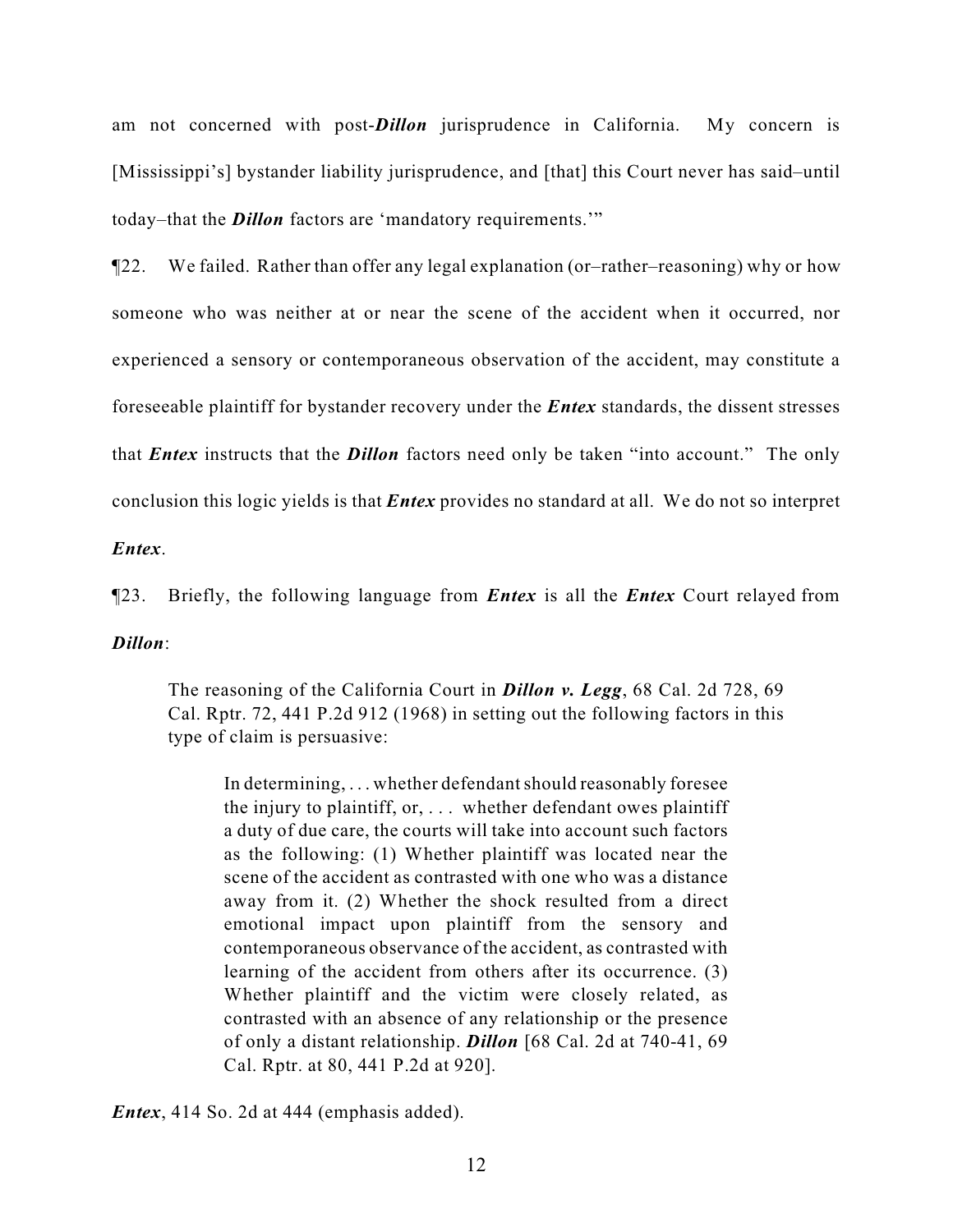¶24. Again, the *Entex* Court provided no discussion whatever as to why it found *Dillon* persuasive, only that it did so under the facts of the case before it. The *Entex* Court found all three *Dillon* factors were affirmatively met (not neutral). Thus, the plaintiff, McGuire, had presented a valid claim for bystander recovery. McGuire was located between fifteen and twenty feet from his home when it exploded. *Entex*, 414 So. 2d at 439. McGuire's wife was inside the home. *Id*. McGuire heard his wife's screams and saw their home consumed in flames. *Id*. McGuire assisted his wife in escaping from the burning home right before a second explosion occurred. *Id*. After considering the *Dillon* factors, this Court affirmed a verdict in McGuire's favor. *Id* at 444.

¶25. In the case before us, Acey analogizes her situation to that in *Entex* and argues that her claims satisfy the *Dillon* factors. It is undisputed that Acey satisfies the third factor of *Dillon*, because Acey is A.A.'s mother, therefore, they are closely related. *Entex***,** 414 So. 2d at 444 (citing *Dillon*, 441 P. 2d at 920). But Acey fails under the first two factors.

¶26. Acey argues that factor one, whether plaintiff was located near the scene of the accident, is satisfied, because she arrived at the accident scene within minutes; her daughter was continuing to be injured as a result of the accident, since her body was still smoking and her skin was flaking, and A.A. was still located at the accident scene.<sup>5</sup> Entex, 414 So. 2d at

 $5$  For the sake of thoroughness, Acey contends that she arrived at the accident scene in seven minutes; however, this is based upon the usual travel time between where Acey was located when she learned of the accident and the accident scene. More than seven minutes would have elapsed between the time of the accident and the time Acey arrived at the scene. There is no indication in the record of the exact time A.A. was electrocuted, however, the record shows the following course of events: (1) the 911 call was placed at 10:45 a.m., reporting A.A.'s accident; (2) emergency responders were dispatched at  $10:55$  a.m.; (3) Acey received a phone call from the 911 dispatcher informing her of the accident at an unknown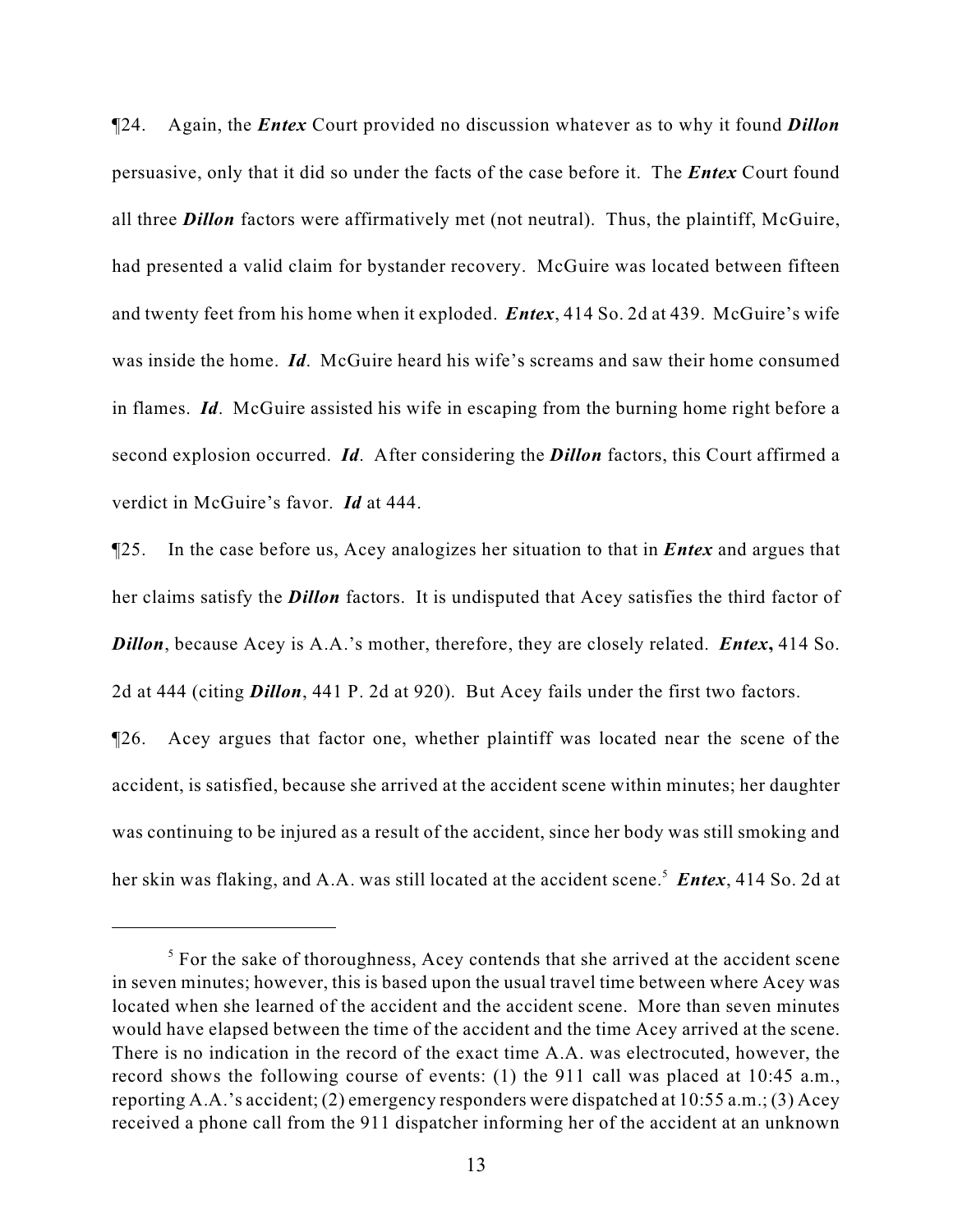444 (citing *Dillon*, 441 P. 2d at 920). Acey compares her subsequent presence at the accident scene to the situation in *Entex* by stating that Acey helped pull her daughter from the cotton picker, which is comparable to McGuire pulling his wife from a burning house. *Entex*, 414 So. 2d at 439. However, unlike McGuire, Acey was not present during the negligent event, and witnessed only the result of Entergy's alleged negligence. *See, e.g.*, *Hathaway*, 169 Cal. Rptr. 435. The deposition testimony of Acey, Berry, and Berry's son states that Berry's son moved A.A. from the top of the cotton picker and handed her to Berry, who held A.A. on the side-platform of the cotton picker until emergency responders arrived to remove A.A. from the machinery.

¶27. Regardless of who removed A.A. from the cotton picker, it is undisputed that Acey was not present when A.A. grabbed the power line or when Berry and his son pulled A.A. down from the top of the cotton picker. Accordingly, we find that Acey does not meet the first factor of the *Dillon or Entex* test.

¶28. Next, Acey argues that factor two, whether plaintiff suffers from the sensory and contemporaneous observation of the accident, as contrasted with learning of the accident from others after its occurrence, is satisfied, because she was not informed of her child's specific injuries before she arrived at the scene, and A.A.'s injuries were still developing when she arrived. *Id*. Acey goes on to compare this argument to the situation in *Entex,* because McGuire, at the time of the explosion, had his back turned away from the home.

time after the accident was reported; (4) emergency responders arrived at the accident scene at 11:12 a.m.; (5) Acey's testimony states that she *thinks* that the emergency responders arrived within a few minutes of her arrival; (6) twenty-seven minutes elapsed between the time the 911 call was made and the time that emergency responders arrived on the scene.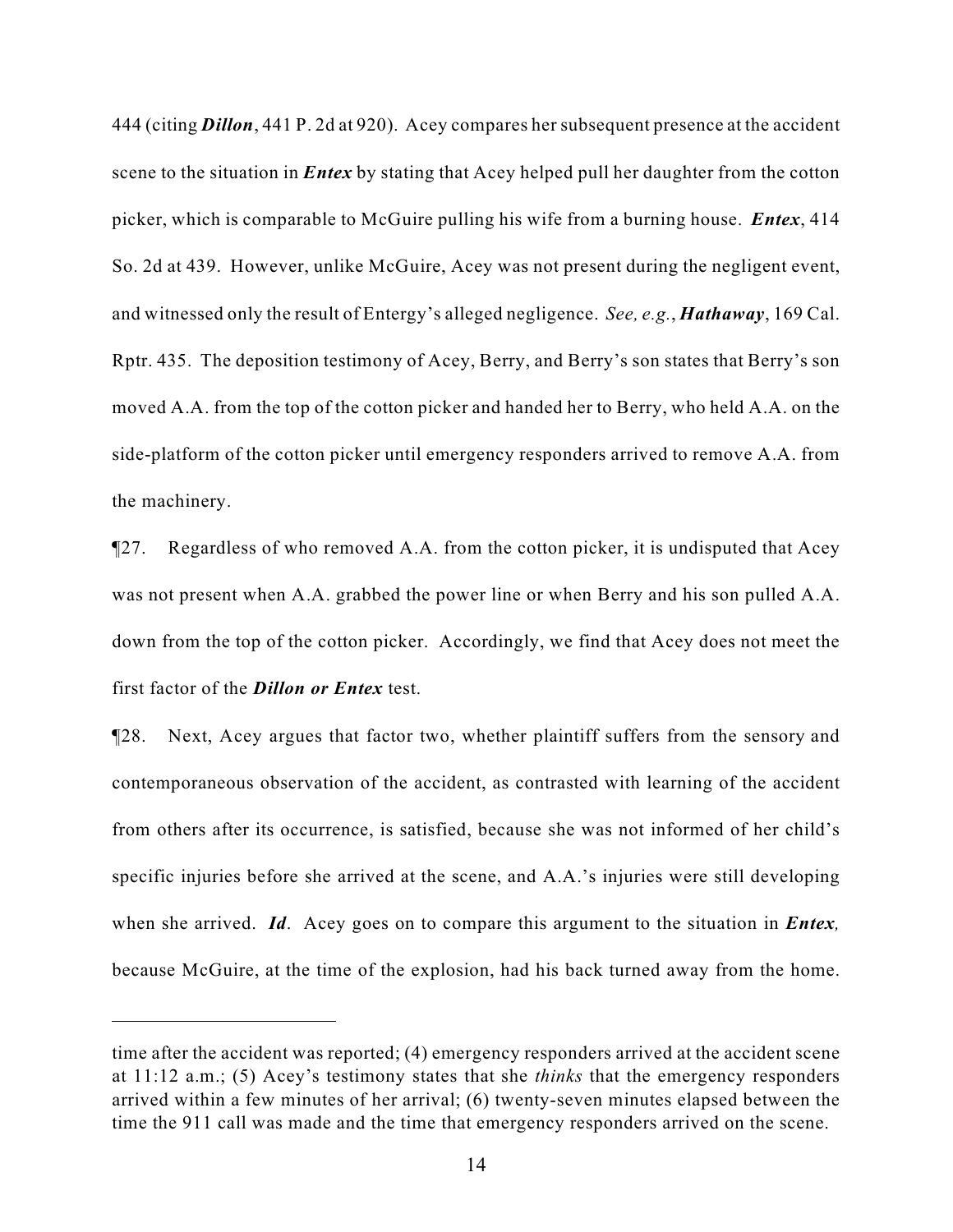*Entex*, 414 So. 2d at 439. Acey therefore argues that McGuire saw only the aftereffects, which is the same as Acey seeing the aftereffects when she arrived at the accident scene minutes later. However, as previously stated, *Entex* states that McGuire was present at the very moment the accident occurred and simultaneously heard his wife cry out. *Id*. at Undoubtedly, McGuire experienced a sensory and contemporaneous observation of the accident itself, not the aftereffects, as Acey contends.

¶29. Acey next calls attention to *Campbell*. In *Campbell*, the federal district court found that plaintiffs could not recover emotional-distress damages for injuries inflicted on their mother as a result of alleged mistreatment while she was living in a nursing home. *Campbell*, 724 F. Supp. at 440. The court opined that the Mississippi Supreme Court would not consider recovery without the occurrence of a "traumatic physical injury" or "threatened violent physical injury," and therefore denied plaintiffs' claim. *Campbell*, 724 F. Supp. at 442. In the case *sub judice*, Acey misconstrues the district court's statement to mean that bystanders who do not witness the negligent act can recover if direct physical injury or threatened violent physical injury was witnessed. As pointed out by the federal district court in *Moore*, *Campbell*, in making an *Erie* determination, merely assumed without deciding that even if third-party plaintiffs could recover without witnessing the actual event, the *Campbell* plaintiffs could not recover from such a claim because they could not make out a case for actual physical injuries suffered by the patient as a result of defendants' alleged negligence. *Moore*, 800 F. Supp. at 434 (construing *Campbell*, 724 F. Supp. at 441-442).

¶30. Further, this Court in *Summers* noted that *Campbell* did not expand the holding in *Entex*–nor could it. *Summers*, 759 So. 2d at 1210. In *Summers*, parents brought an action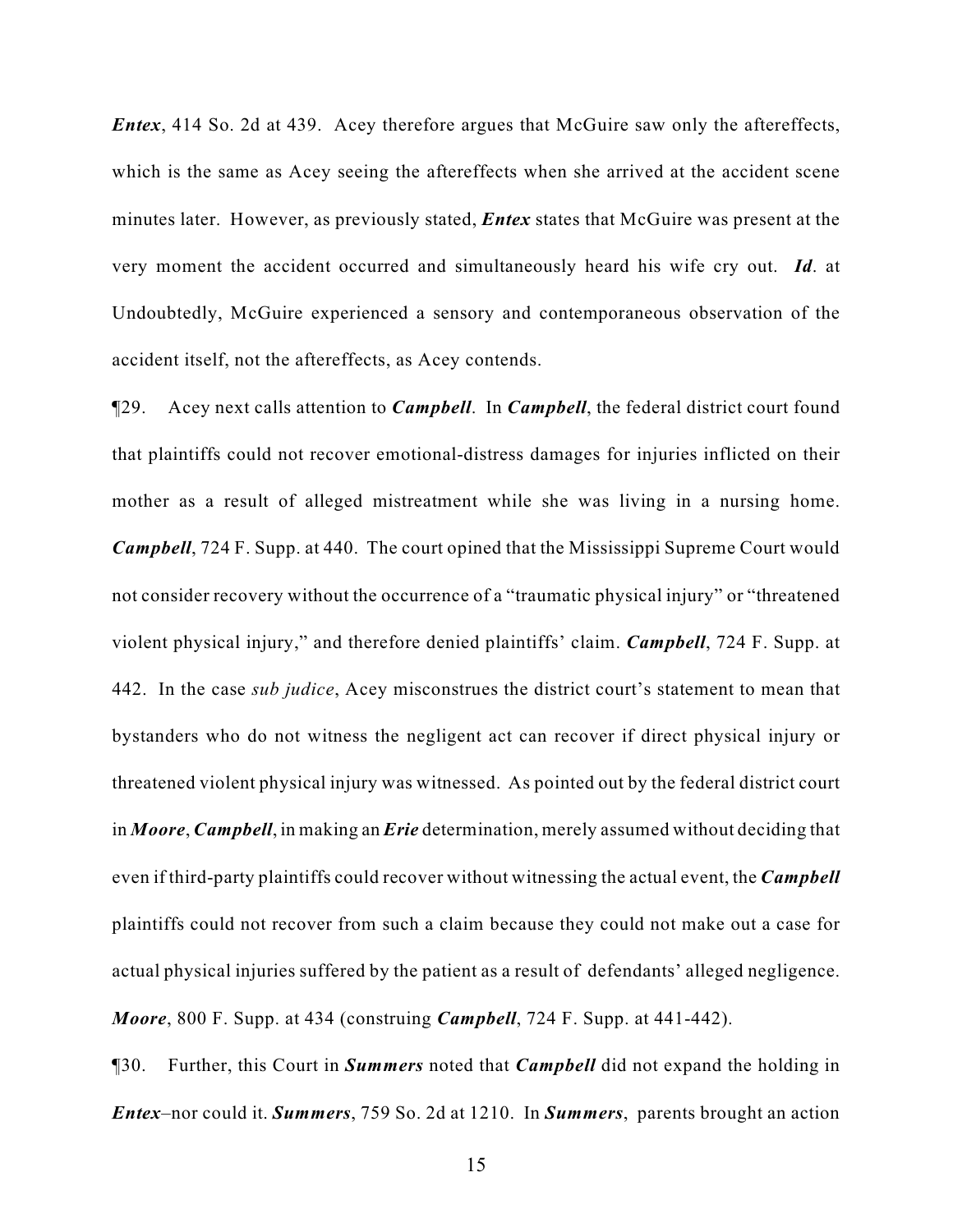against St. Andrew's Episcopal School, alleging they had suffered emotional distress resulting from their daughter's involvement in an incident while she was under the school's supervision. *Summers*, 759 So. 2d at 1206-10. This Court upheld the trial court's grant of summary judgment, holding that the parents' emotional distress did not equate to a contemporaneous observation because they were not located at or near the scene of the incident when the incident occurred. *Summers*, 759 So. 2d at 1211. In its opinion, this Court pointed to the fact that the plaintiffs in *Moore* argued that the language in *Campbell* expanded the holding of *Entex*, thus recognizing recovery for emotional distress even when the plaintiff was outside the area of "immediate sensory perception." *Summers*, 759 So. 2d at 1210 (citing *Moore*, 800 F. Supp. at 433). Summers agreed with *Moore*'s holding that "after-the-fact witnesses" cannot be included in the class of foreseeable plaintiffs. *Summers*, 759 So. 2d at 1210 (citing *Moore*, 800 F. Supp. at 434).

¶31. Lastly, Acey argues that the facts of this case are similar to a California Court of Appeals case in which the Court chose not to bar the plaintiff's claims alleging emotional distress from arriving at his home after emergency responders had arrived to extinguish a fire at his residence and to rescue his family members who were still inside. *Zuniga v. Housing Auth.*, 41 Cal. App. 4th 82, 103, 48 Cal. Rptr. 2d 353, 364, 95 Cal. Daily Op. Serv. 9689 (Cal. Ct. App. 1995), *abrogated on other grounds by Zelig v. County of Los Angeles*, 27 Cal. App. 4 th 1112, 1138, 45 P.3d 1171 (Cal. 2002). However, the California court specified that recovery was not barred because the accident was still occurring when plaintiff arrived at the scene. *Id*. At the time the plaintiff arrived, the fire was still blazing, and his family members were still trapped inside. *Id*. The court distinguished the situation from *Fife v. Astenius*, in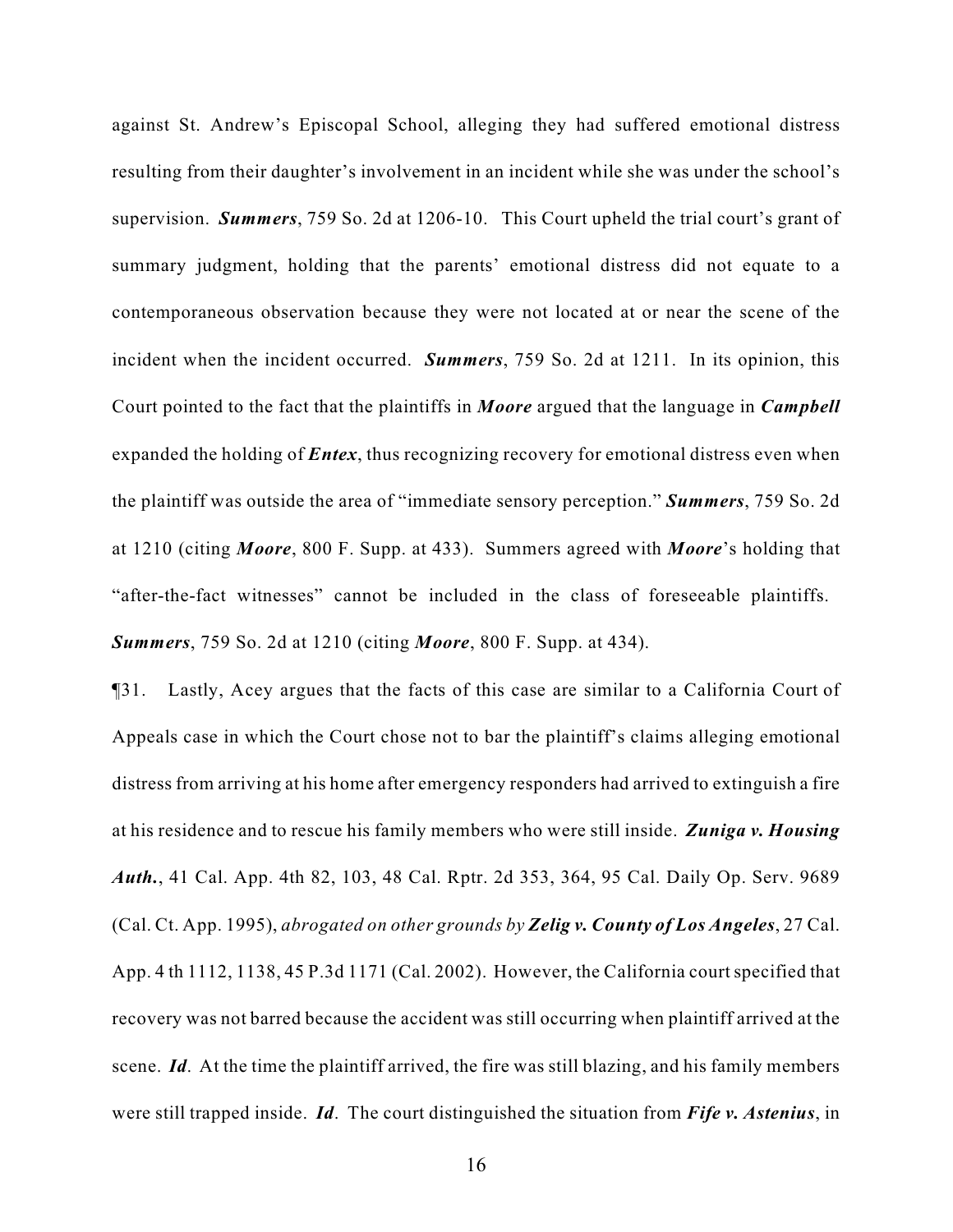which the court barred recovery for family members who heard a vehicle collision and subsequently climbed over a wall to find a family member inside one of the vehicles. *Zuniga*, 41 Cal. App. 4th at 103, 48 Cal. Rptr. 2d at 364 (citing *Fife v. Astenius*, 232 Cal. App. 3d 1090, 1092-93, 284 Cal. Rptr. 16 (Cal. Ct. App. 1991)). The court in *Fife* held that the family did not contemporaneously observe the accident. *Id*. Accordingly, we find the facts of the case before us are distinguishable from *Zuniga* because, as previously stated, Acey was not at the scene of the accident when it occurred.

¶32. Therefore, Acey does not satisfy factor two of the *Dillon* test because she did not experience a sensory or contemporaneous observation of the accident. *Summers*, 759 So. 2d at 1211. Acey was an after-the-fact witness, thus, an unforeseeable plaintiff. *Summers*, 759 So. 2d at 1210. The United States District Court for the Eastern District of Louisiana recently interpreted and applied Mississippi law regarding bystander claims. *Miles ex rel. Miles v. VT Halter Marine Inc.*, 792 F. Supp. 2d 919, 925-26 (E.D. La. 2011). In *Miles*, a father and son were employed at the same shipyard but were, at the time, working on different parts of the barge, when the son fell and ultimately died. *Miles*, 792 F. Supp. 2d at 926. Testimony revealed that the father was informed of the accident and then walked to the accident scene, which was a five-to-ten minute walk. *Id*. When the father arrived, "he witnessed the aftereffects of the accident, namely five or six others performing resuscitation efforts and attempting to aid his son by placing an oxygen mask around his neck and a stretcher under his body." *Id*. The district court determined that Mississippi law would not allow the father to recover because he did not "actually witness the accident," which resulted in his son's injuries and later death. *Id*. Again, it is important to note that caselaw focuses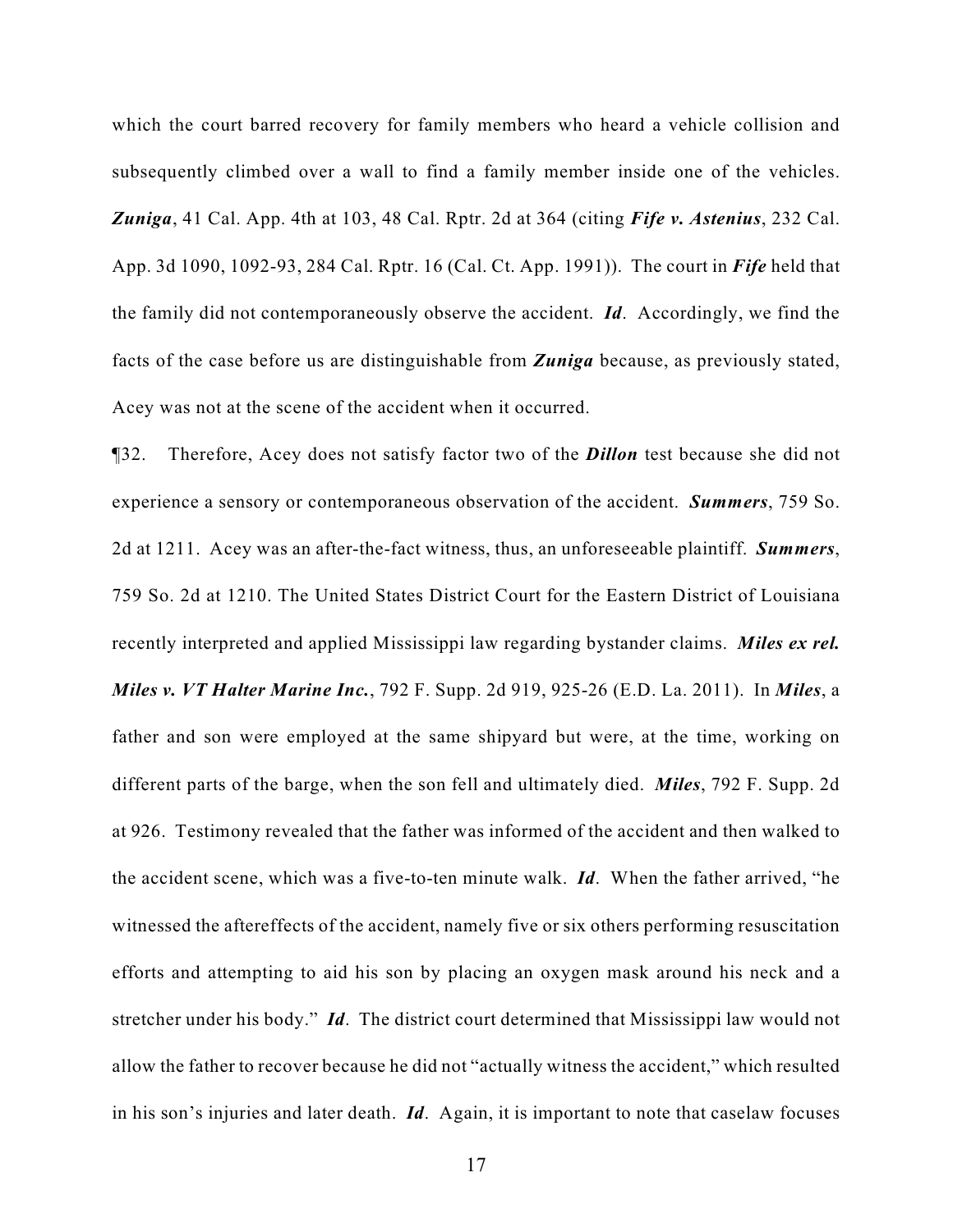on the individual's observation of the accident rather than the observation of the resulting injury caused by the accident. *See Summers*, 759 So. 2d at 1210 (Miss. 2000); *Moore* , 800 F. Supp. at 434; *Miles*, 792 F. Supp. 2d at 925-26; *Fife*, 232 Cal. App. 3d 1092-93, 284 Cal. Rptr. 16.

#### **CONCLUSION**

¶33. The *Entex* factors are mandatory requirements that bystander claims for emotional distress must satisfy to be accepted as valid under Mississippi law. Acey is barred from recovery because she was not near or at the scene of the accident, nor did she experience a sensory or contemporaneous observation of the accident. Therefore, summary judgment should be entered in favor of Entergy, and the judgment of the Circuit Court of Tunica County is reversed and remanded for proceedings consistent with this opinion.

### ¶34. **REVERSED AND REMANDED.**

## **WALLER, C.J., RANDOLPH, P.J., CHANDLER AND COLEMAN, JJ., CONCUR. COLEMAN, J., SPECIALLY CONCURS WITH SEPARATE WRITTEN OPINION JOINED BY RANDOLPH, P.J., CHANDLER AND PIERCE, JJ. LAMAR, J., DISSENTS WITH SEPARATE WRITTEN OPINION JOINED BY DICKINSON, P.J., KITCHENS AND KING, JJ.**

# **COLEMAN, JUSTICE, SPECIALLY CONCURRING:**

¶35. I concur with the majority. As I appreciate it, the question before the Court in the case *sub judice* is whether Entergy owed a legal duty of due care to the plaintiff, Mary Bethanne Acey. I agree with the majority that, upon application of the *Entex* factors, Entergy did not and that the case should be reversed. I write separately for two purposes. First, I think it worth the time to emphasize that the question of whether a legal duty of due care exists is one of law and not fact. That it presents a question of law matters in the summary judgment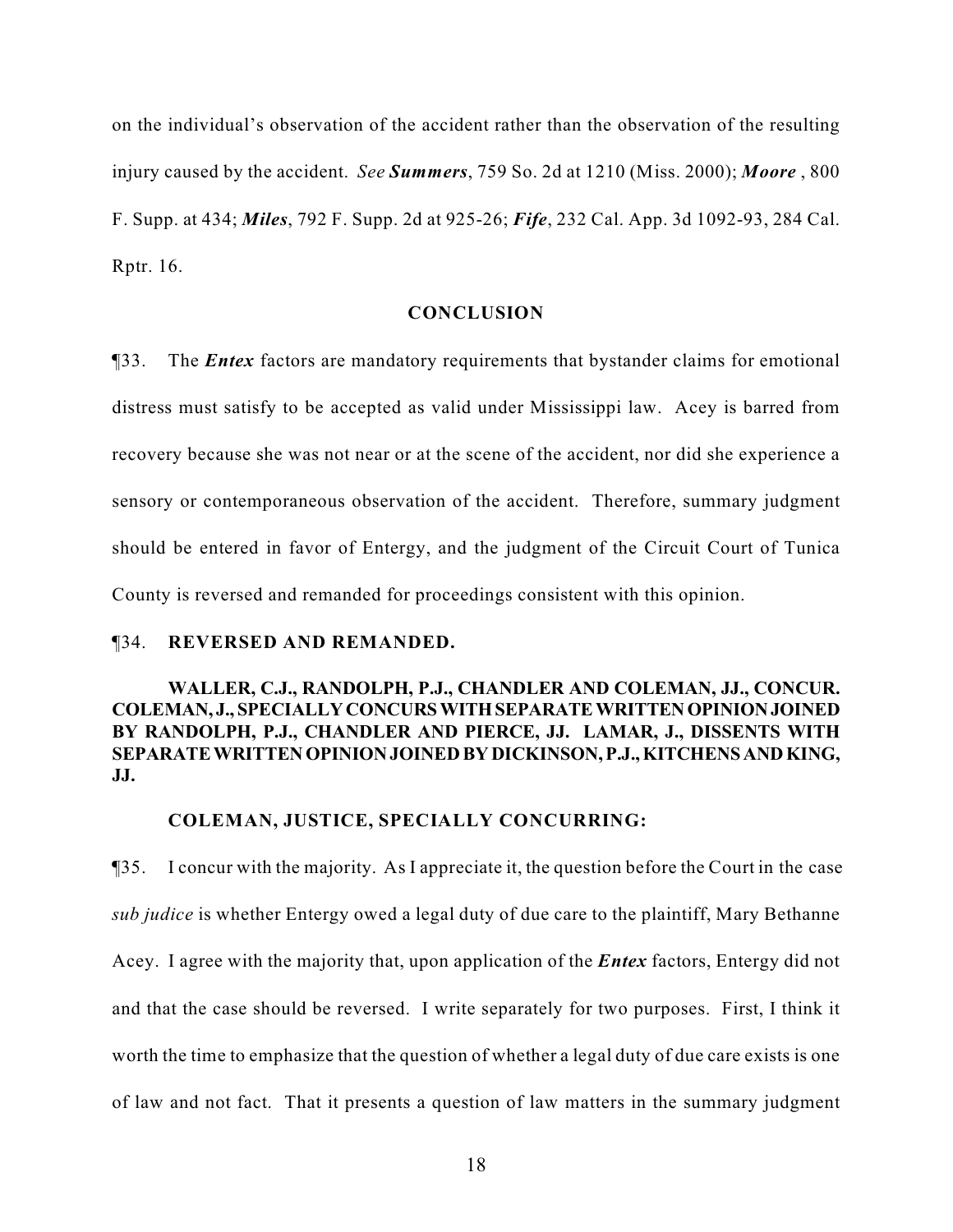context, as I explain more fully below. Second, I write to further explore *Campbell v. Beverly Enterprises*, 724 F. Supp. 439 (S.D. Miss. 1989), and the ways in which various courts have confused the effect it has, if any, on the law governing bystander recovery in Mississippi.

¶36. The Court in *Entex v. McGuire*, 414 So. 2d 437 (Miss. 1982), gave two purposes for which the three-factor test at issue in the instant appeal – whereby courts in Mississippi could ascertain whether a defendant would be liable for emotional distress damages suffered by a bystander – could be used. One of the two was for a determination of "whether [a] defendant owes [a] plaintiff a duty of due care. . . ." *Id.* at 444. In our four-part negligence framework – duty, breach, causation, and damages – the question of whether one owes a duty of due care to another is one of law and lies within the sole province of the court. *Rein v. Benchmark Constr. Co.*, 865 So. 2d 1134, 1143 (¶ 29) (Miss. 2004) ("In analyzing an actor's alleged negligence, this Court asks whether a duty exists and whether it has been breached. That is a question of law.") The judge, not the jury, decides whether an injury is reasonably foreseeable for the purpose of determining the first of the four negligence prongs – the existence of a legal duty. *Id.* (citing *Lyle v. Mladinich*, 584 So. 2d 397, 399 (Miss. 1991)). ¶37. Summary judgment is appropriate when the question presented for determination – such as whether a legal duty exists in a negligence action – is one of law rather than fact. *City of Jackson v. Gardner*, 108 So. 3d 927, 928 (¶ 4) (Miss. 2013). When no disputed facts exist, even mixed questions of law and fact become questions of law only. *Hernandez v. Vickery Chevrolet-Oldsmobile Co., Inc.*, 652 So. 2d 179, 182 (Miss. 1995). Neither my review of the case nor the dissent has revealed to me any contested issues of fact that the jury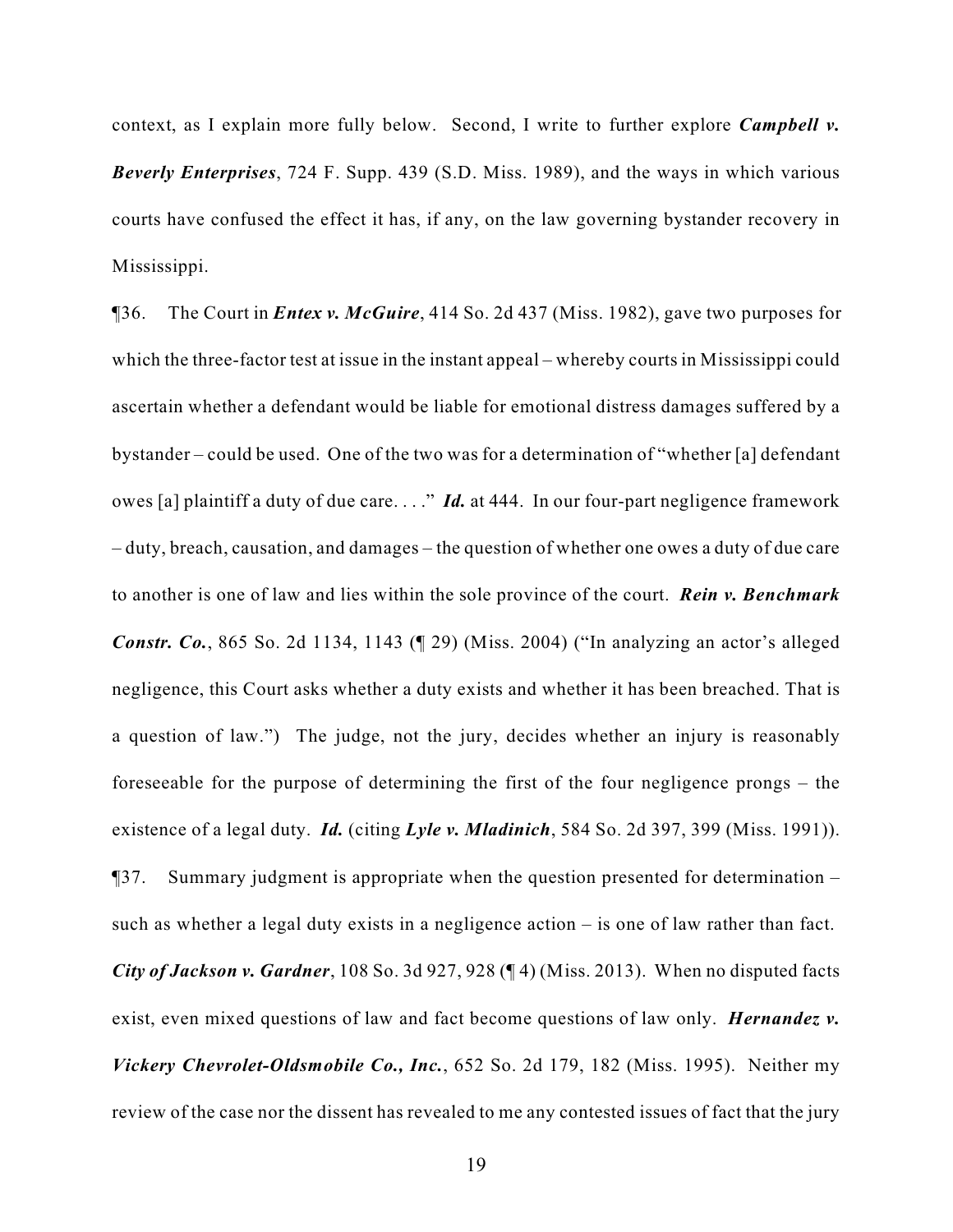would need to determine in order for the Court to now conduct its *de novo* review of the issue presented. Although there are some contested issues of fact, *e.g.*, when the plaintiff learned of the accident that injured her daughter, I agree with the majority and am of the opinion that taking all disputed facts in a light most favorable to plaintiff still yields the result that, as a matter of law, the defendant owed no duty of due care to the plaintiff in the case *sub judice*. ¶38. In a final matter, the majority discusses at length *Campbell*, 724 F. Supp. at 439, as well as a long line of cases that followed it. I write separately to explain my opinion that *Campbell* does not apply to the instant facts, and misapplication of *Campbell* threatens to confuse the test for whether a bystander can recover under negligent infliction of emotional harm.

¶39. Acey called attention to *Campbell*, arguing that bystanders who witness the injury can recover if there was direct "physical" or "threatened violent physical injury." *See Campbell*, 724 F. Supp at 442. Acey takes the above-quoted language directly from *Campbell*, but – as the majority notes – she misconstrues it. The majority argues that Acey misconstrues *Campbell* because it is an isolated statement that does not simply mean bystanders can recover when the victim suffers threatened or physical injury.

¶40. In *Campbell*, the children of a nursing home patient sued as a third party in a negligent infliction of emotional harm suit claiming "*prolonged* neglect toward their mother [that was] allegedly caused by acts which were intentional, outrageous, callous, willful, wanton and in a reckless disregard of the their mother's rights." *Id.* at 441 (emphasis added). The plaintiffs could not point to any one "accident" that caused injury to their mother. *See Entex*, 414 So. 2d at 444 (citing *Dillon v. Legg*, 68 Cal. 2d 728, 740-41 (1968)) (listing the factors for third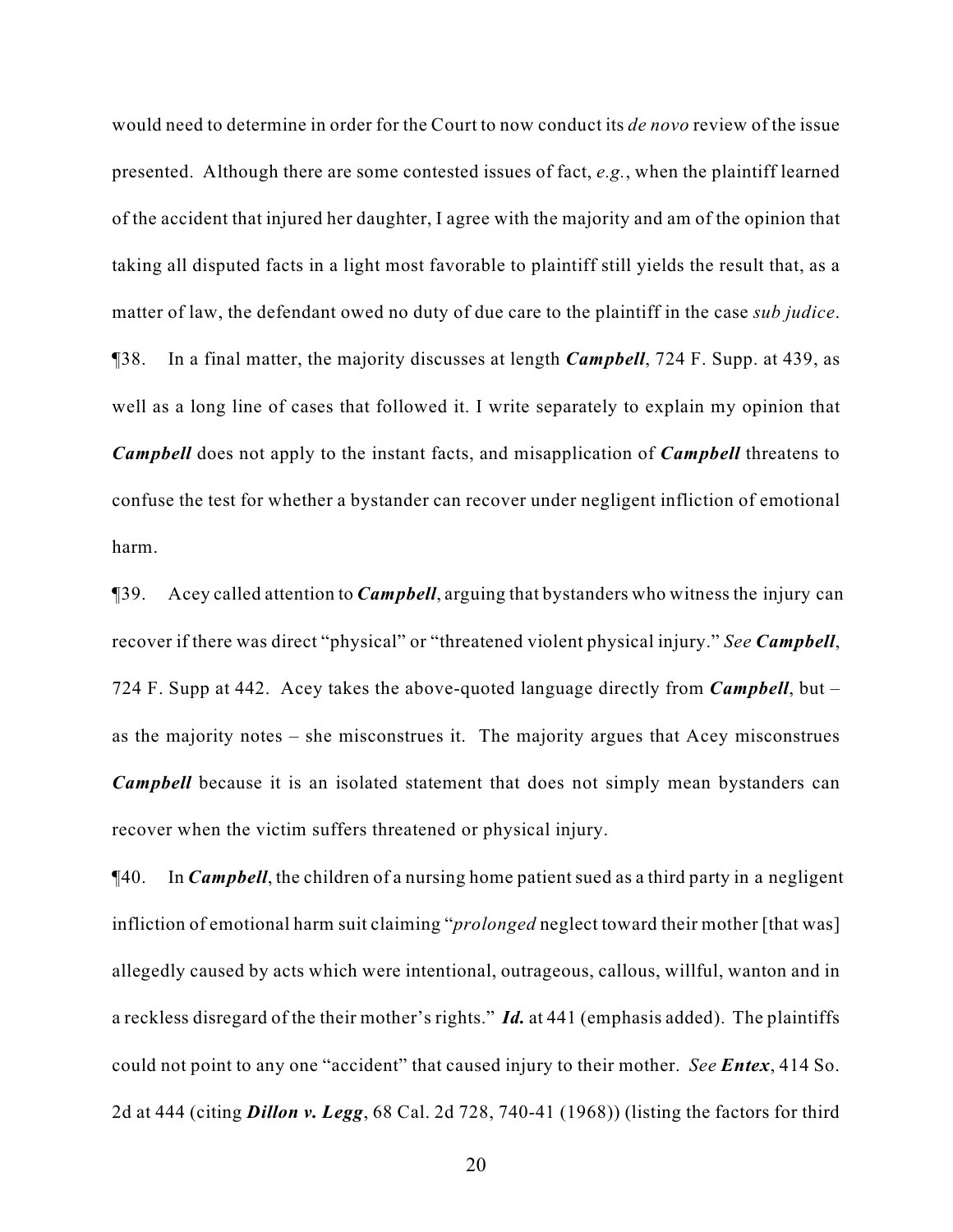party emotional distress recovery). Faced with an issue of first impression, the district court surmised what the Mississippi Supreme Court would do in a similar situation – a situation where there is no specific traumatic event. The court determined that recovery would be an option, in the absence of a specific traumatic event, only when there was a "specific and serious physical injury" or "at least threatened violent physical injury" to the immediate victim – not the children bringing the suit. *Campbell*, 724 F. Supp at 441-42. The *Campbell* court denied recovery, stating that the children had not alleged that the mother had "suffered a violent or traumatic injury at the hands of defendant." *Id***.** at 442.

¶41. The statements by the *Campbell* Court, as presented here by Acey, could be interpreted to mean that all a third party would need to prove to recover is that the victim suffered a physical injury; however, the judge in *Campbell* wrote that he read *Entex* to allow a bystander to recover only when the bystander witnesses "a sudden and unexpected traumatic event rather than a continuous series of events." *Campbell*, 724 F. Supp. at 441. The judge then hedged his *Erie* bet by continuing,

However, even were this court of the view that the Mississippi Supreme Court would allow third-party mental distress recovery in the absence of a specific traumatic event, it is this court's opinion that such recovery would not be permitted without a specific and serious physical injury to another with whom a plaintiff shares a close relationship.

### *Id.* at 441-442; *see Erie R.R. Co. v. Tompkins*, 304 U.S. 64 (1938).

¶42. Later courts have misconstrued *Campbell* in another way. Because *Campbell* was an issue of first impression – of whether a third party can recover for mental distress in the absence of a specific traumatic event – the *Campbell* court first traced the law for whether a plaintiff who was *directly* harmed by the defendant's negligence can recover mental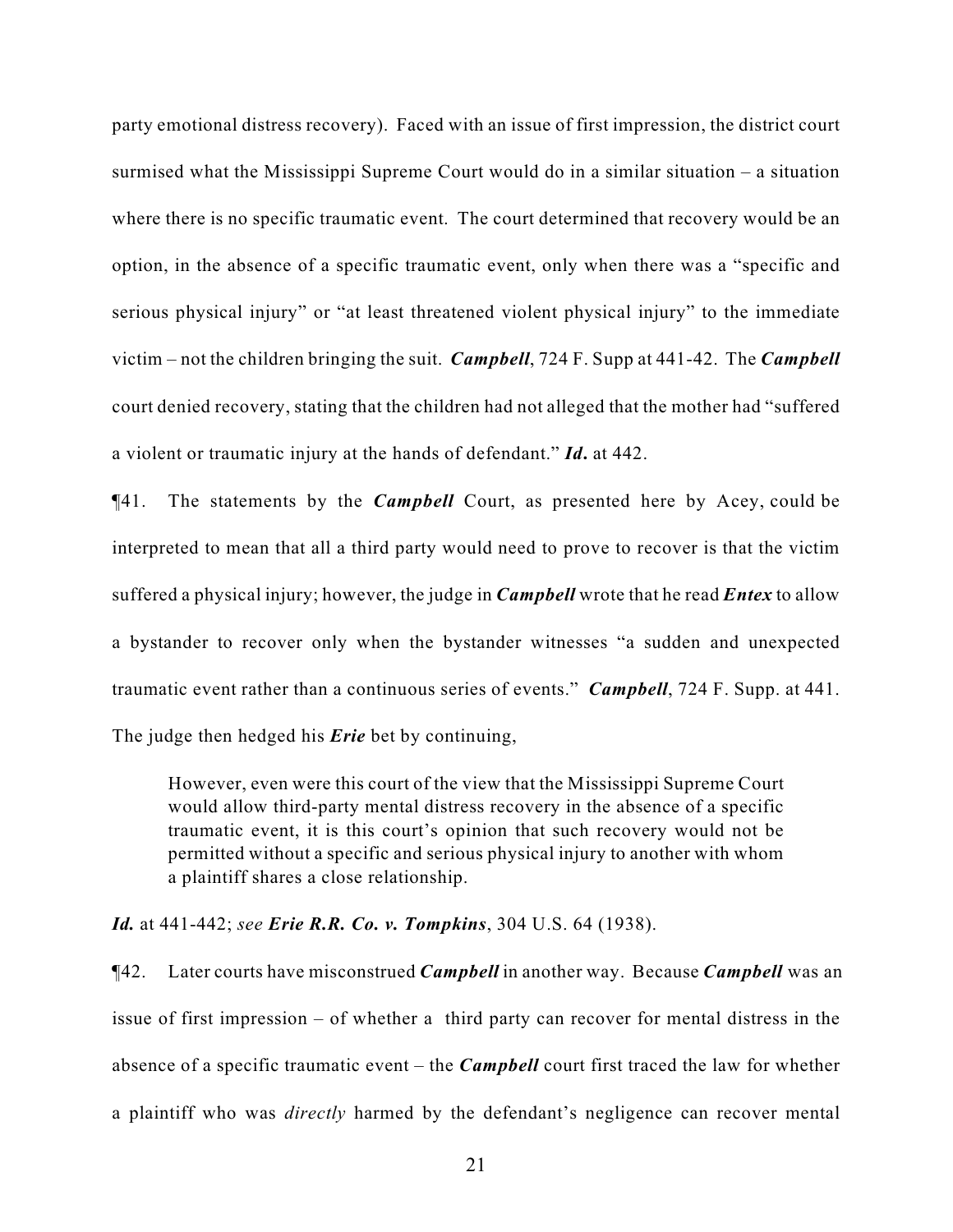distress damages. The court then shifted to explain the law at issue, the law for third party recovery for mental distress when the third party's family member was directly harmed. The *Campbell* opinion contains two distinct parts, and each part of the opinion traces different, yet related, areas of the law. However, courts have misinterpreted and mixed up *Campbell*'s treatment of the two distinct areas of the law. Courts have implanted language dealing solely with direct plaintiff recovery to third party plaintiff recovery. *Campbell* states, in reference to direct-plaintiff recovery:

Thus, a person subjected to the negligent act of another can recover mental distress damages if that distress results in a medically cognizable condition for which treatment is required; if, rather than merely negligent, the defendant's conduct is *malicious, intentional or grossly negligent*, recovery may be had despite the absence of any physical manifestation of the emotional distress of the affected individual so long as the conduct is such that the resulting emotional distress was reasonably foreseeable.

*Campbell*, 724 F. Supp. at 440 (emphasis added). *Campbell* appends that the standard for direct plaintiff recovery is simply the "garden variety" negligence standard. *Id.*

¶43. Courts have interpreted the above "malicious, intentional, or grossly negligent" language in the context of third party recovery. *Summers ex rel. Dawson v. St. Andrew's Episcopal School, Inc.*, 759 So. 2d 1203 (Miss. 2000), stated, under the issue determining whether third party recovery survived summary judgment, that "[t]he plaintiffs . . . fail under the premises of *Campbell* because there is no documented physical injury to [the child] nor is there evidence of malicious, gross negligence on the part of [the school]." *Id.* at 1211. *Moore v. Kroger Co.*, 800 F. Supp. 429 (N.D. Miss. 1992), correctly draws the distinction between the two parts of the *Campbell* opinion stating: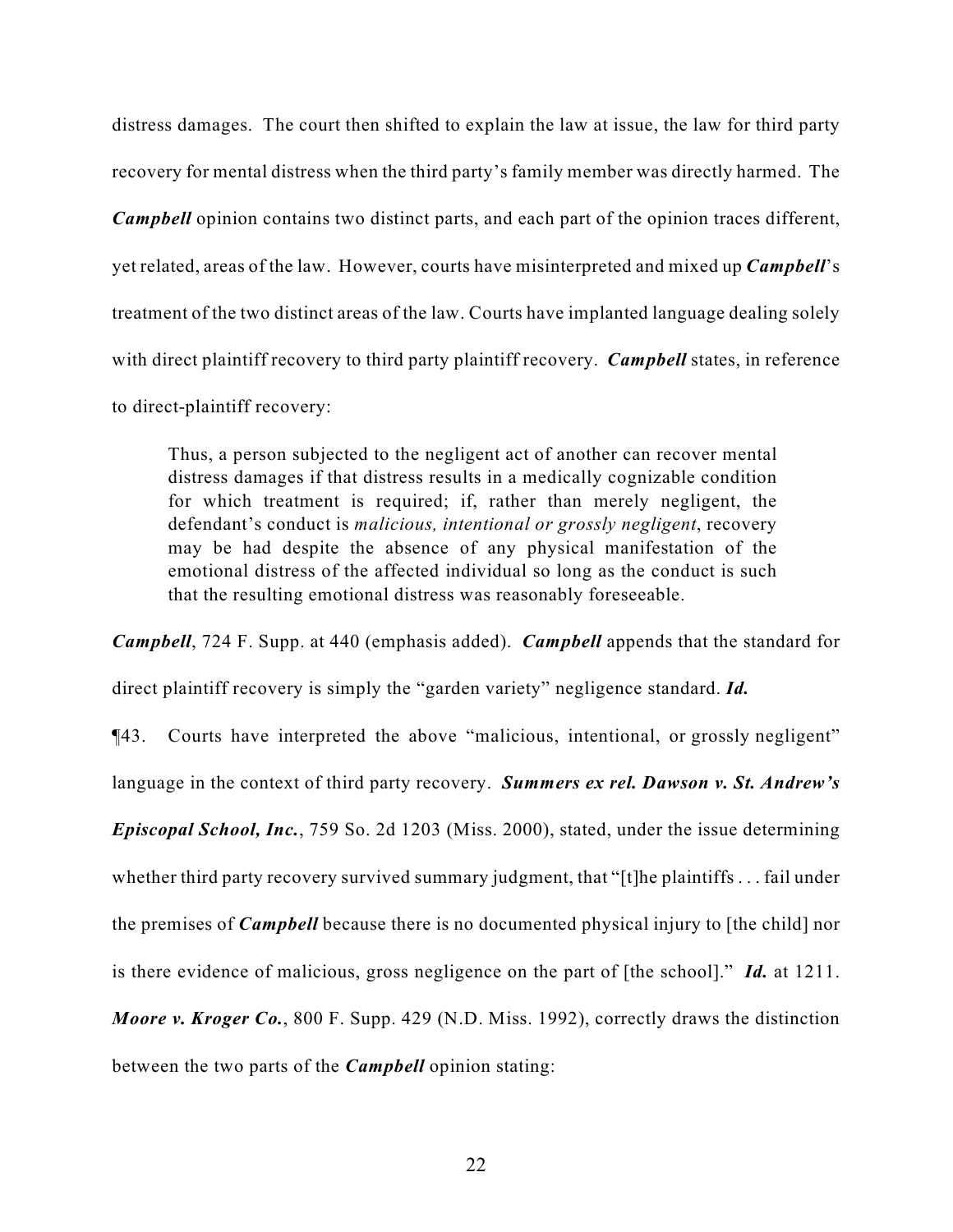[I]n a discussion leading to [the] holding, the *Campbell* court traced the law in Mississippi concerning mental distress damages in the absence of physical manifestation. The court first discussed the law with respect to the *immediate victim*, who, depending on the maliciousness and gross nature of the negligence, could seek recovery despite the absence of actual physical injury. . . .

*Campbell*'s discussion of grossly negligent behavior was in conjunction with the emotional distress of the *immediate victim*.

*Id.* at 433 (emphasis added). Thus, following the same reasoning promulgated by *Moore*, malicious and gross negligence applies where the immediate victim is seeking recovery, and as outlined above, *Campbell*'s holding applies to fact situations where there is no specific traumatic event. In the instant case, Acey is not the immediate victim, and there was a specific traumatic event: A.A. touched the power wire and was electrocuted. Therefore, *Campbell* does not apply, and *Summers* does not provide a valid argument for Acey to recover.

## **RANDOLPH, P.J., CHANDLER AND PIERCE, JJ., JOIN THIS OPINION.**

## **LAMAR, JUSTICE, DISSENTING:**

 $\P$ 44. I do not agree that – at this stage of this proceeding and on this record – we can find as a matter of law that Acey cannot recover as a bystander.

¶45. As the majority points out, there are generally three factors that this Court considers to determine if a defendant should reasonably foresee injury to a bystander:

(1) Whether plaintiff was located near the scene of the accident as contrasted with one who was a distance away from it. (2) Whether the shock resulted from a direct emotional impact upon plaintiff from the sensory and contemporaneous observance of the accident, as contrasted with learning of the accident from others after its occurrence. (3) Whether plaintiff and the victim were closely related, as contrasted with an absence of any relationship or the presence of only a distant relationship.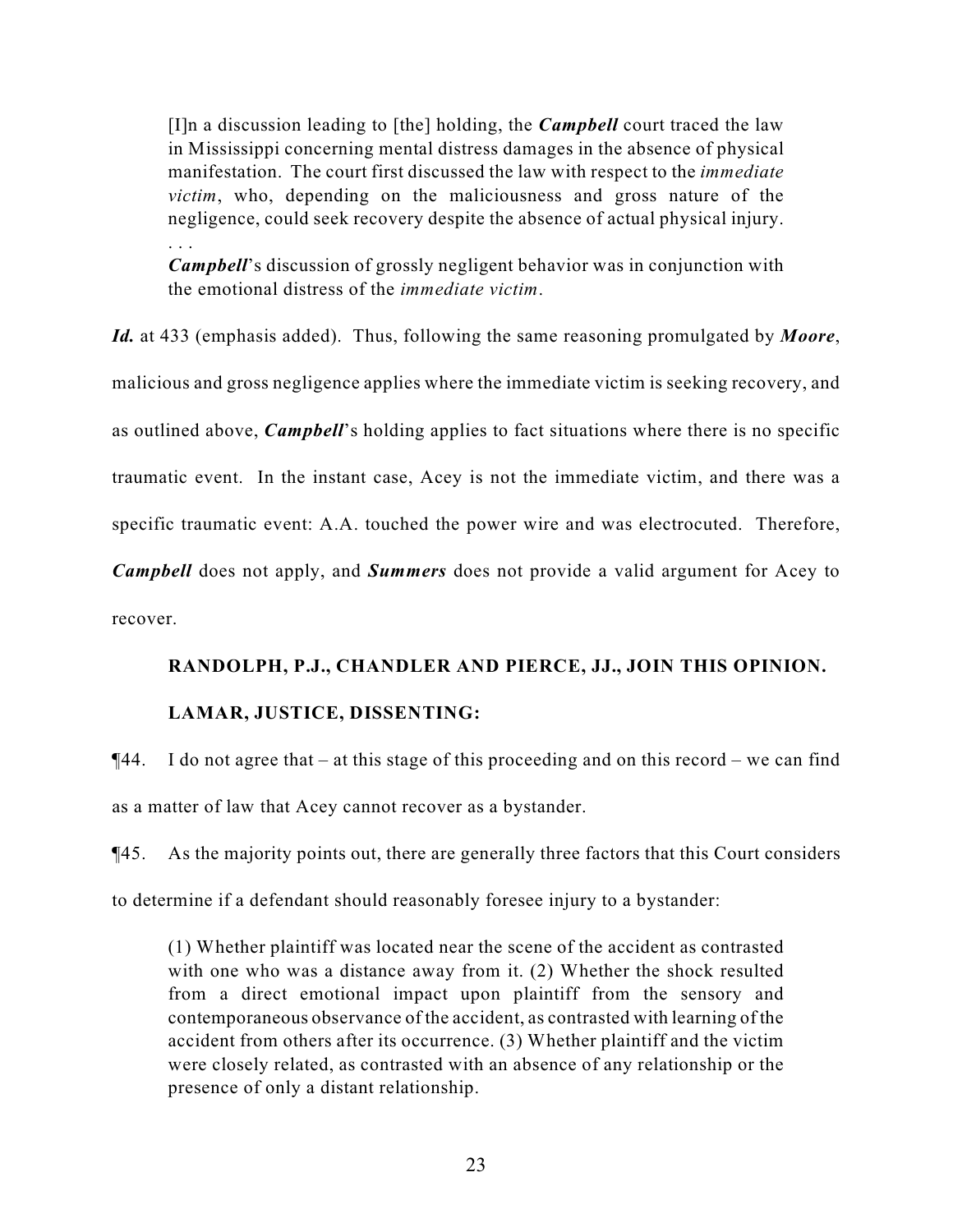*Entex, Inc. v. McGuire*, 414 So. 2d 437, 444 (Miss. 1982). But the majority then proceeds to treat these three factors as a bright-line rule that absolutely bars recovery. This, in my view, is an incorrect interpretation of *Entex.* In fact, the *Entex* Court favorably quoted the Supreme Court of California in **Dillon v. Legg**, where the California Court stated that courts should "take into account" the factors quoted above when evaluating whether a bystander was a foreseeable plaintiff – which is a far cry from treating the factors as "mandatory" requirements" that a bystander must meet. *Entex*, 414 So. 2d at 444.

¶46. Importantly, a closer review of the analysis in *Dillon* reveals that these factors are to be evaluated as a whole:

The evaluation of these factors will indicate the [d]egree of the defendant's foreseeability: obviously defendant is more likely to foresee that a mother who observes an accident affecting her child will suffer harm than to foretell that a stranger witness will do so. Similarly, the degree of foreseeability of the third person's injury is far greater in the case of his contemporaneous observance of the accident than that in which he subsequently learns of it. The defendant is more likely to foresee that shock to the nearby, witnessing mother will cause physical harm than to anticipate that someone distant from the accident will suffer more than a temporary emotional reaction. All these elements, of course, shade into each other; the fixing of obligation, intimately tied into the facts, depends upon each case.

*Dillon*, 441 P.2d at 920-21.

¶47. Here, it is undisputed that factor three weighs heavily in Acey's favor. And I find that, as this case currently stands, factors one and two are neutral at best. There is testimony in the record that Acey arrived at the accident scene within seven minutes, where her daughter was still experiencing the effects of the severe electrical shock. Specifically, Acey

<sup>&</sup>lt;sup>6</sup>441 P.2d 912 (Cal. 1968).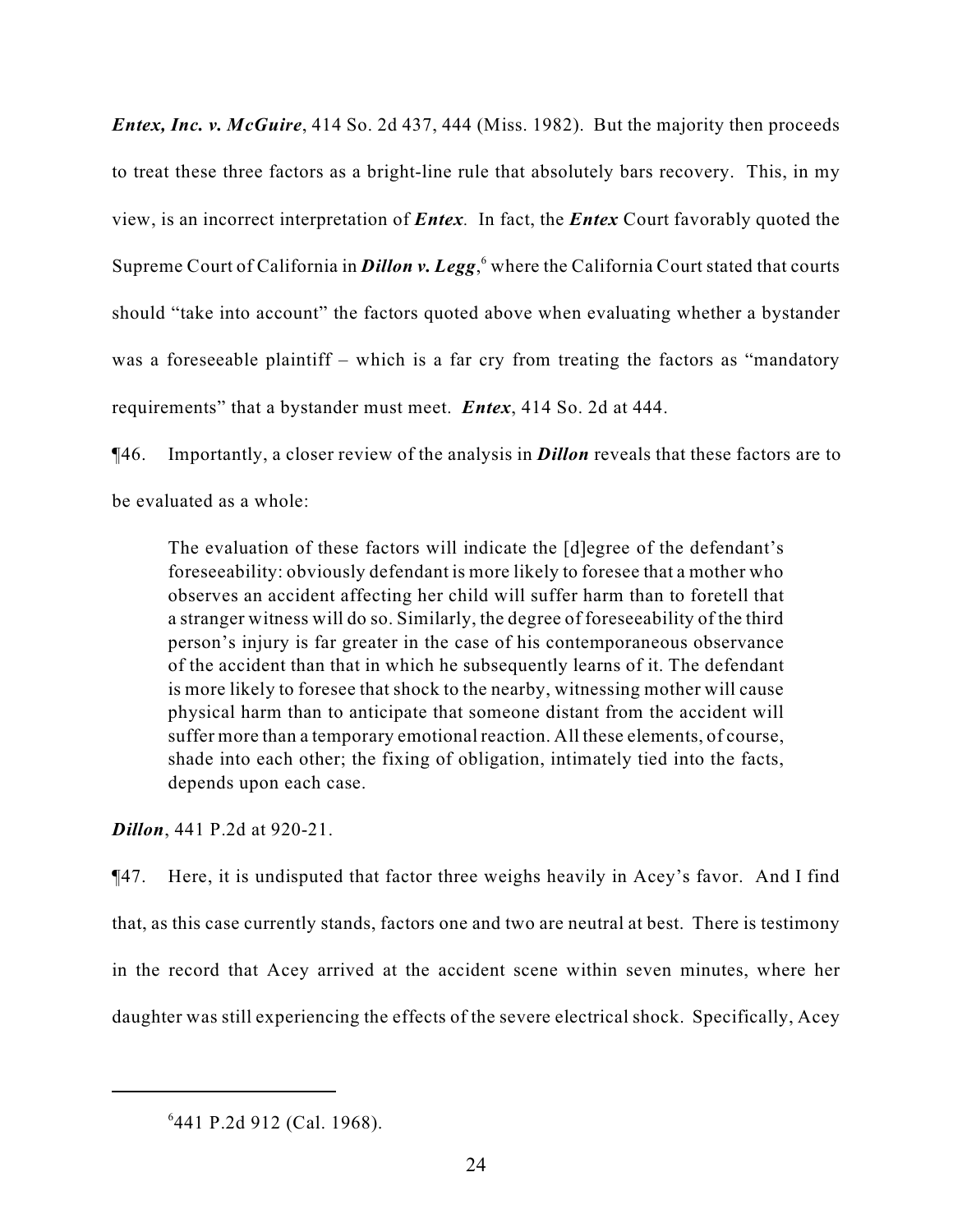testified via affidavit that she observed smoke coming from her daughter's skin, the skin flaking and turning gray, her daughter's fingers missing and bones exposed, and that she could smell the odor of burning flesh – in other words, the injury was still occurring. Also, Acey's daughter had not been removed from the accident site when she arrived – she was being held by one of the farmers on the platform of the cotton-picker.

¶48. I agree with Justice Coleman that "the question of whether a legal duty of due care exists is one of law and not fact." But that determination cannot be made in a vacuum, because it is axiomatic that the existence of a duty necessarily depends on the specific facts of each case. And for purposes of a summary-judgment review, we are to view the facts in the light most favorable to Acey. If we do as instructed by the *Entex* Court and simply take these factors "into account," I cannot join the majority's conclusion that Acey may not recover as a matter of law.

¶49. Moreover, I note that virtually all of the authority relied on by the majority is from *federal* courts making *Erie* guesses as to the current state of Mississippi bystander law. So the majority's statement that "Mississippi law has been consistent regarding bystander recovery for emotional-distress damages" is disingenuous. (Maj. Op. 19). The majority relies heavily on federal court opinions waxing eloquently on Mississippi bystander law instead of actually analyzing the *Dillon* factors as *Entex* instructs. There is simply nothing in *Entex* or any of this Court's other precedent that categorically bars Acey's recovery here. ¶50. As a final note, it is interesting to me that the majority spends the first seven pages of its analysis pointing out all the reasons I am wrong instead of analyzing the case at hand, relying principally on caselaw from California. I do not "misunderstand" the application of